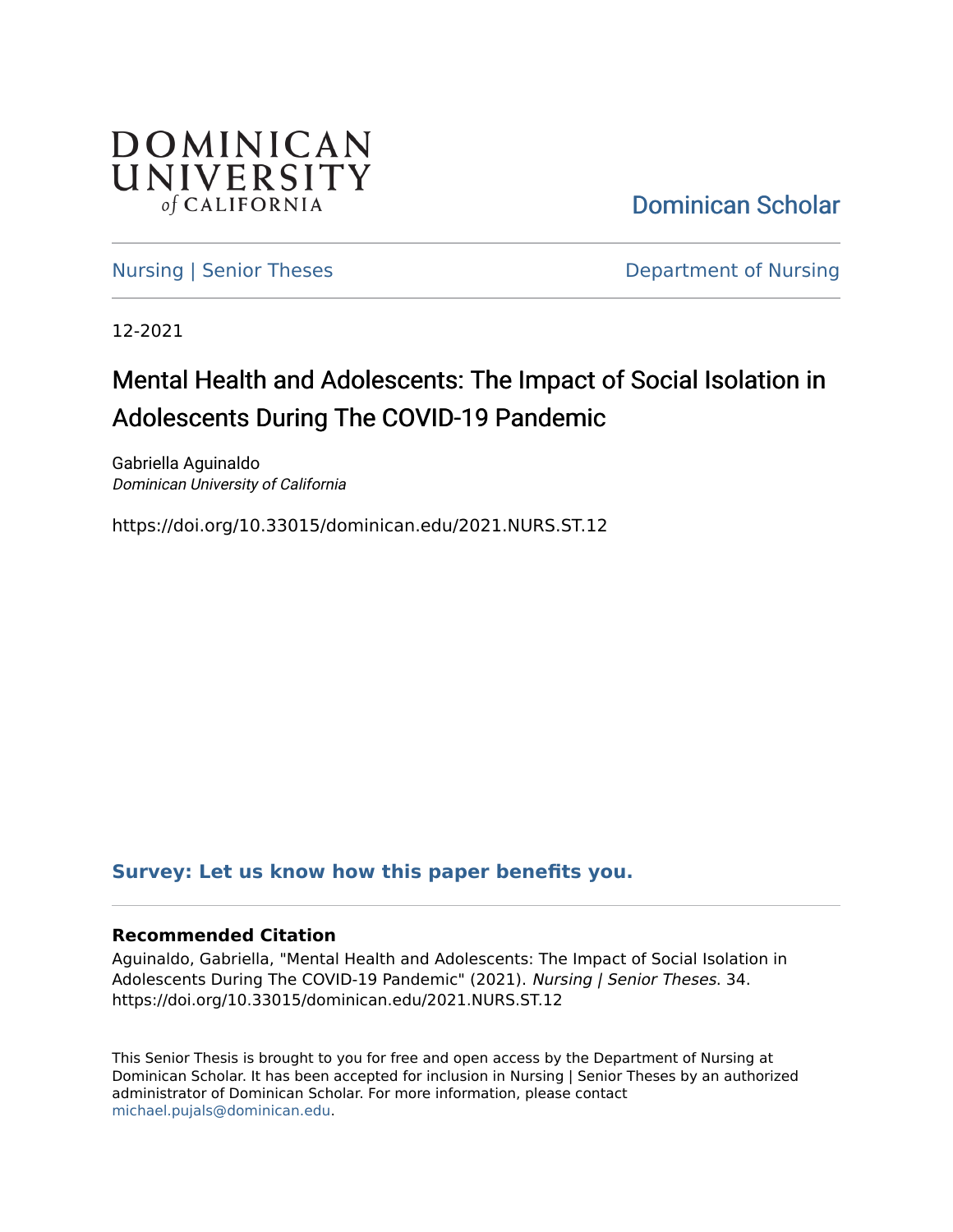## **Mental Health and Adolescents:**

## **The Impact of Social Isolation in Adolescents During The COVID-19 Pandemic**

Gabriella Aguinaldo

Dominican University of California

NURS 4500: Nursing Research and Senior Thesis

Dr. Patricia Harris

Fall 2020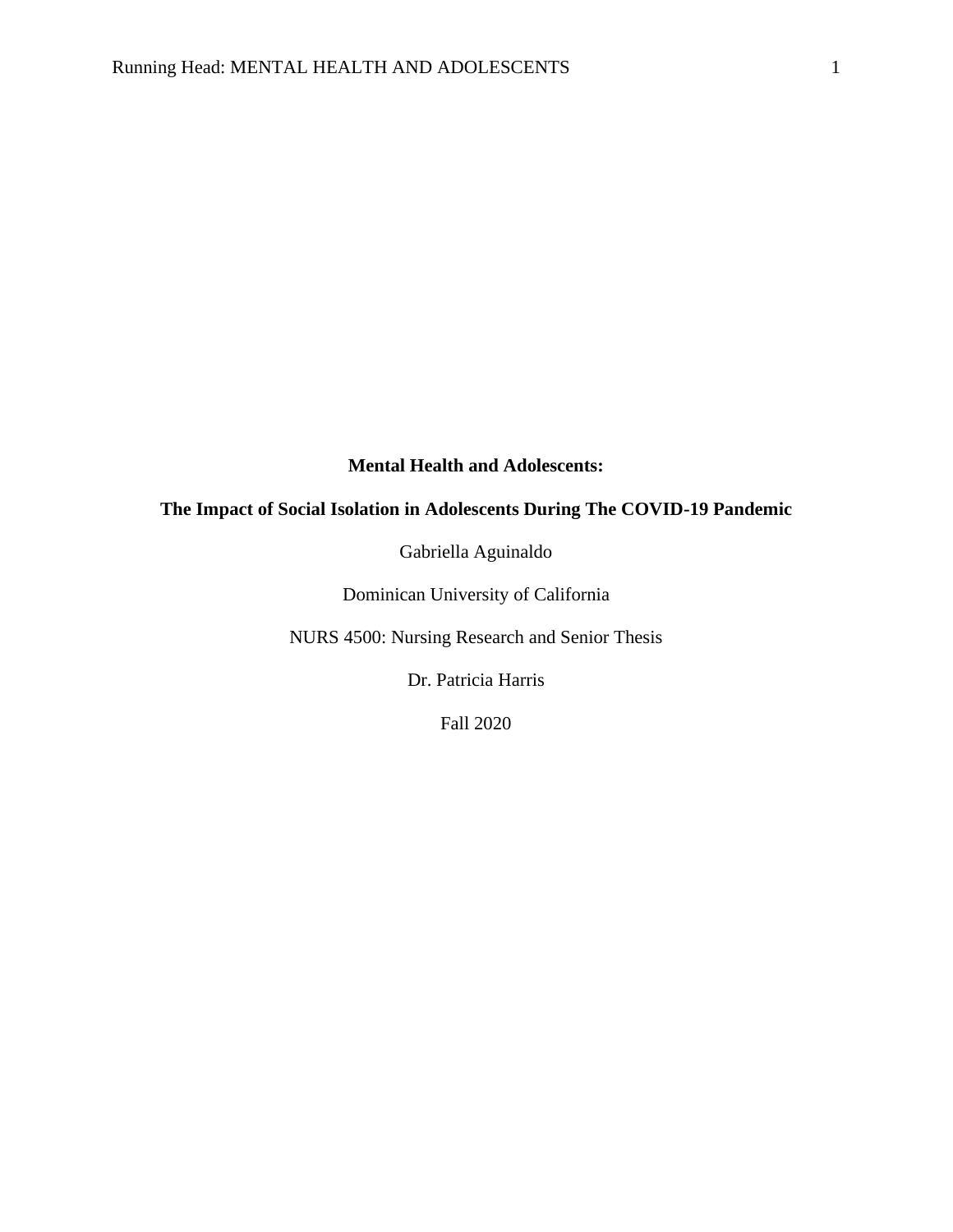## **Table of Contents**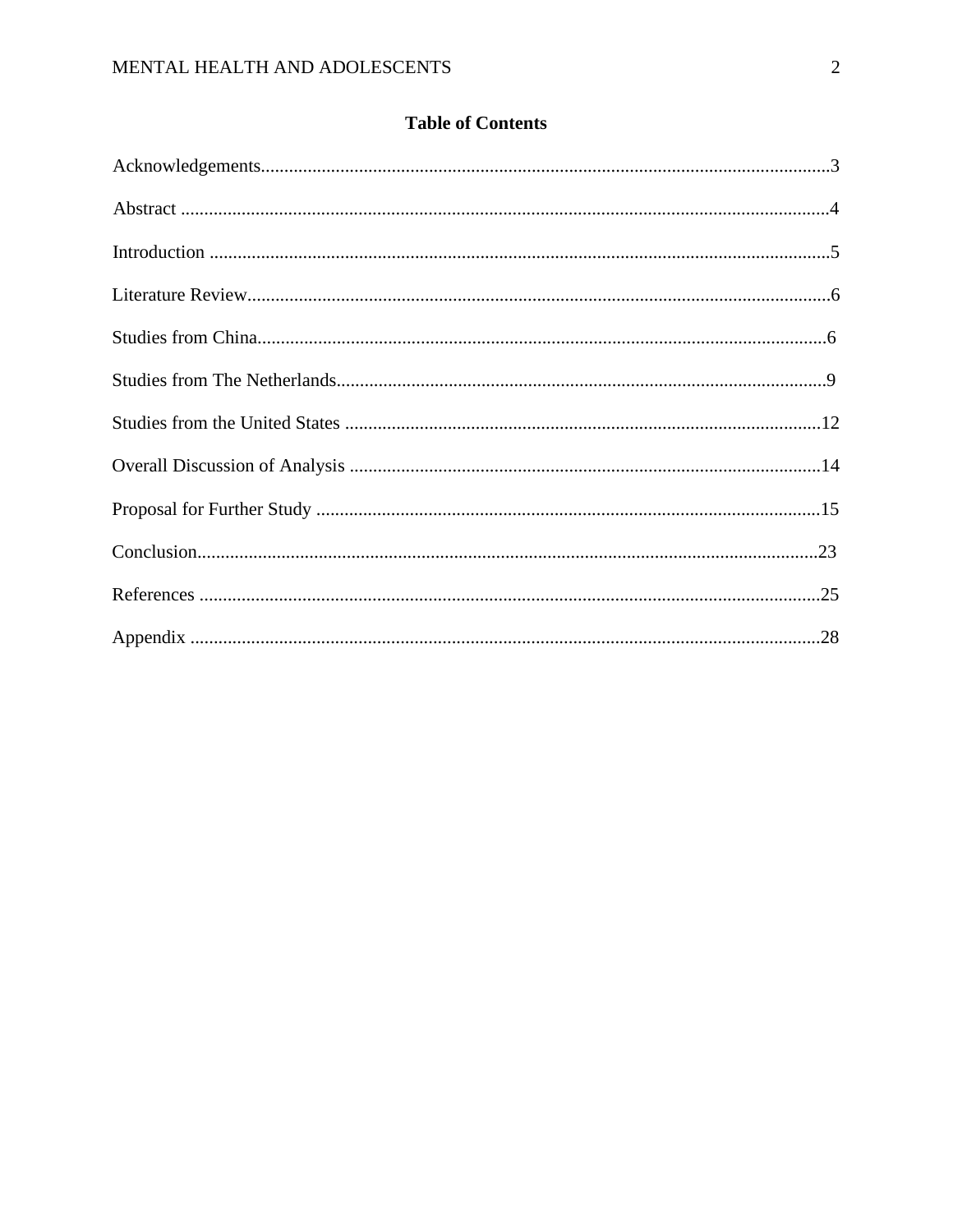## **Acknowledgement**

I would like to give my utmost gratitude to my nursing research professor, Dr. Patricia Harris, for providing guidance and support throughout the development of this thesis. I greatly appreciate the positive encouragement and reassurance during each step of the process. The detail and organization of this research would have not been possible without her thorough input.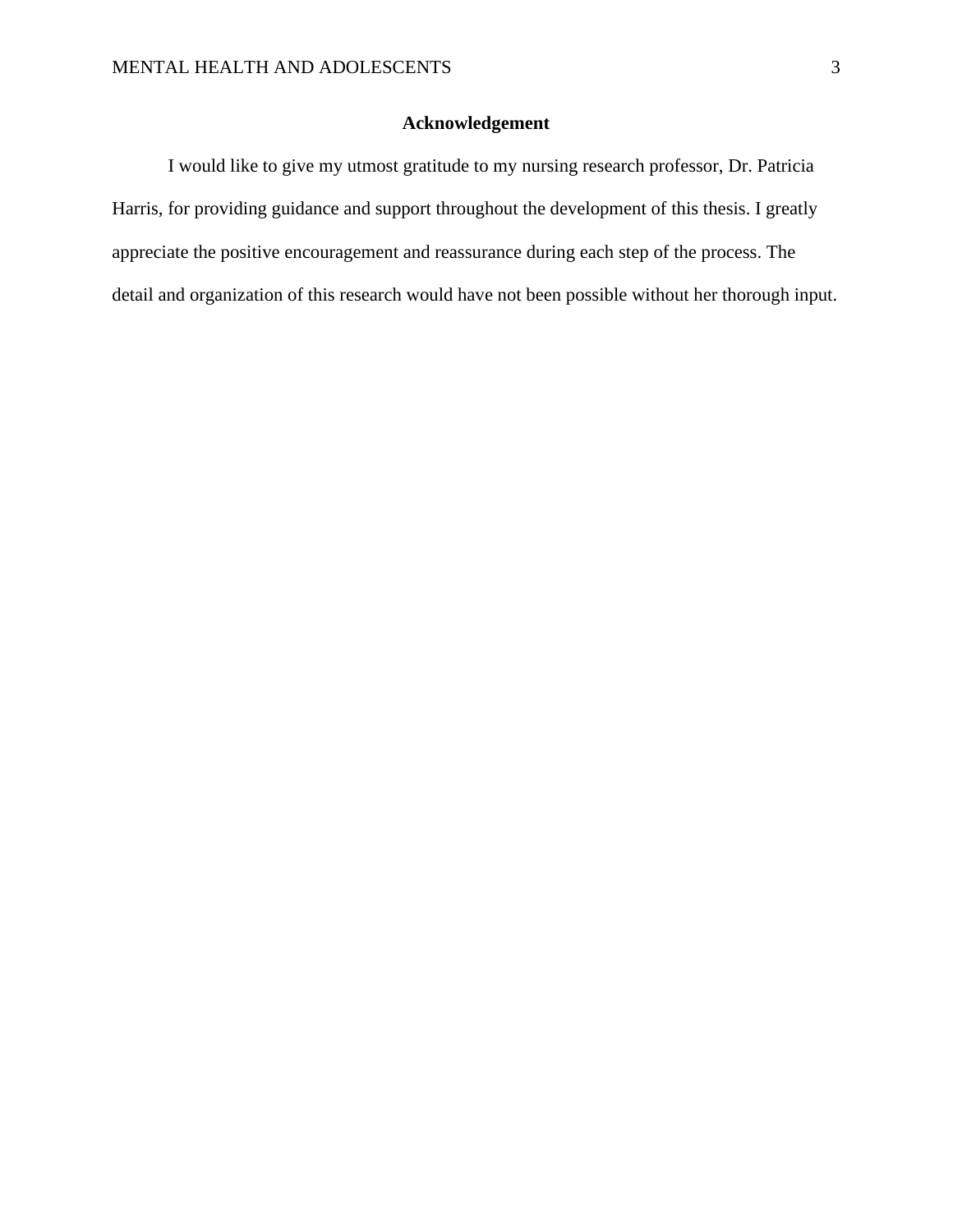#### **Abstract**

In early 2020, the coronavirus pandemic, first detected in late 2019, afflicted the world. The disease associated with the virus became known as COVID-19. COVID-19 was recognized as a highly contagious and deadly disease. In California, United States, COVID-19 was detected in February and the first shelter-in-place orders were ordered by the counties and state, which forced children and adults to stay at home and attend school and work virtually. Shelter-in-place orders were quickly implemented around the world.

As the world began this sudden switch in lifestyle, many were concerned for the mental health and safety of themselves and their family members. Although adolescents are known to be resilient when faced with adversity, the issues of mental health for this age group should not be taken lightly. This thesis explores how the COVID-19 pandemic affects the mental health of adolescents through a review of the research literature. This paper also assesses the interventions that some of the studies introduced to help adolescents cope with depression, anxiety, and stress. Although interventions implemented have shown a positive effect, there is still much to learn. Based on the literature review, this thesis proposes a study for further research which aims to gain more insight into the phenomenon of teenagers' mental health during the restrictions to socialization and movement required by shelter-in-place orders during a global crisis. A control group and an intervention group will be analyzed to measure levels of depression, anxiety, and sleep quality. Specifically, the goals are to help spread awareness of adolescent mental health during these challenging times and to investigate ways to support this population during this time, more than one year after the beginning of the pandemic.

#### **Introduction**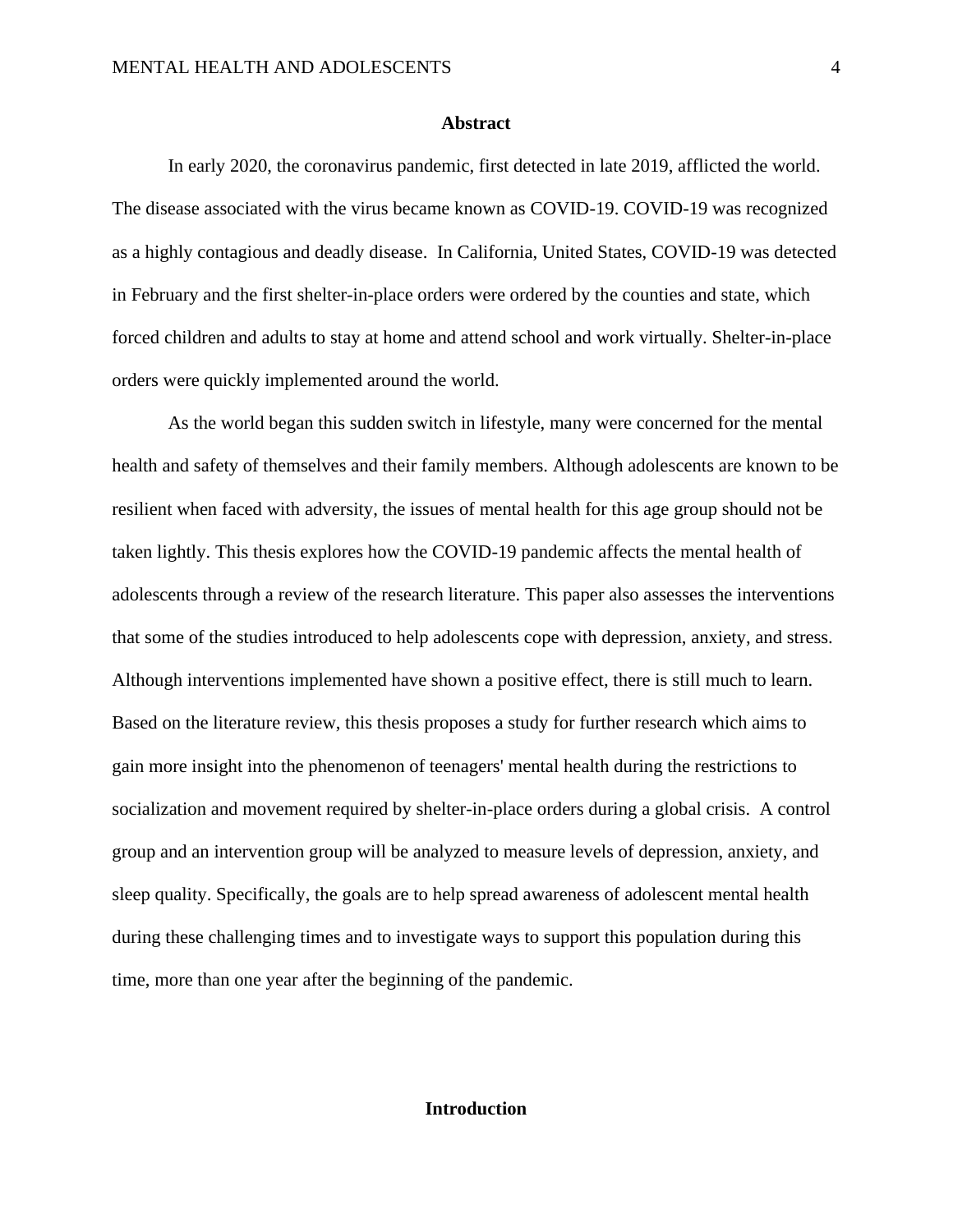Toward the end of 2019, an infectious virus initially broke out in Wuhan, China. This virus is known as the Coronavirus. In early 2020, the novel virus hit the United States. Many lives have been affected and in various ways. This may be due to medical health reasons, the loss of businesses, and the mandatory stay-at-home orders. This novel virus is still a topic that is not fully understood, and caused states and counties to go into mandatory shelter-in-place. There are concerns about the mental health during the pandemic, more specifically, relating to the mental health of adolescents. Although many have concerns for the mental health of the older population during this time, adolescents are experiencing these same problems. Adolescents are a vulnerable population and are susceptible to mental health issues due to the great amount of physical and psychological changes they experience as they grow and develop. Technology aids in keeping the younger generation connected with school and social media, but spending time with peers and having in person social interaction are vital to adolescent development. Now, in 2021, even with the distribution of vaccines and businesses and schools slowly reopening, life after the pandemic may not easily return to what it was before. With social isolation still in effect after a year, this may still be taking a toll on the mental health of adolescents.

The question that this thesis aims to answer is: Do adolescents risk developing mental health issues such as depression and anxiety, due to social isolation, during the COVID-19 pandemic? We will attempt to answer this question through literature reviews and determine whether the provided studies were effective and satisfied the question asked. We will also propose a potential study to answer our research question.

#### **Literature Review**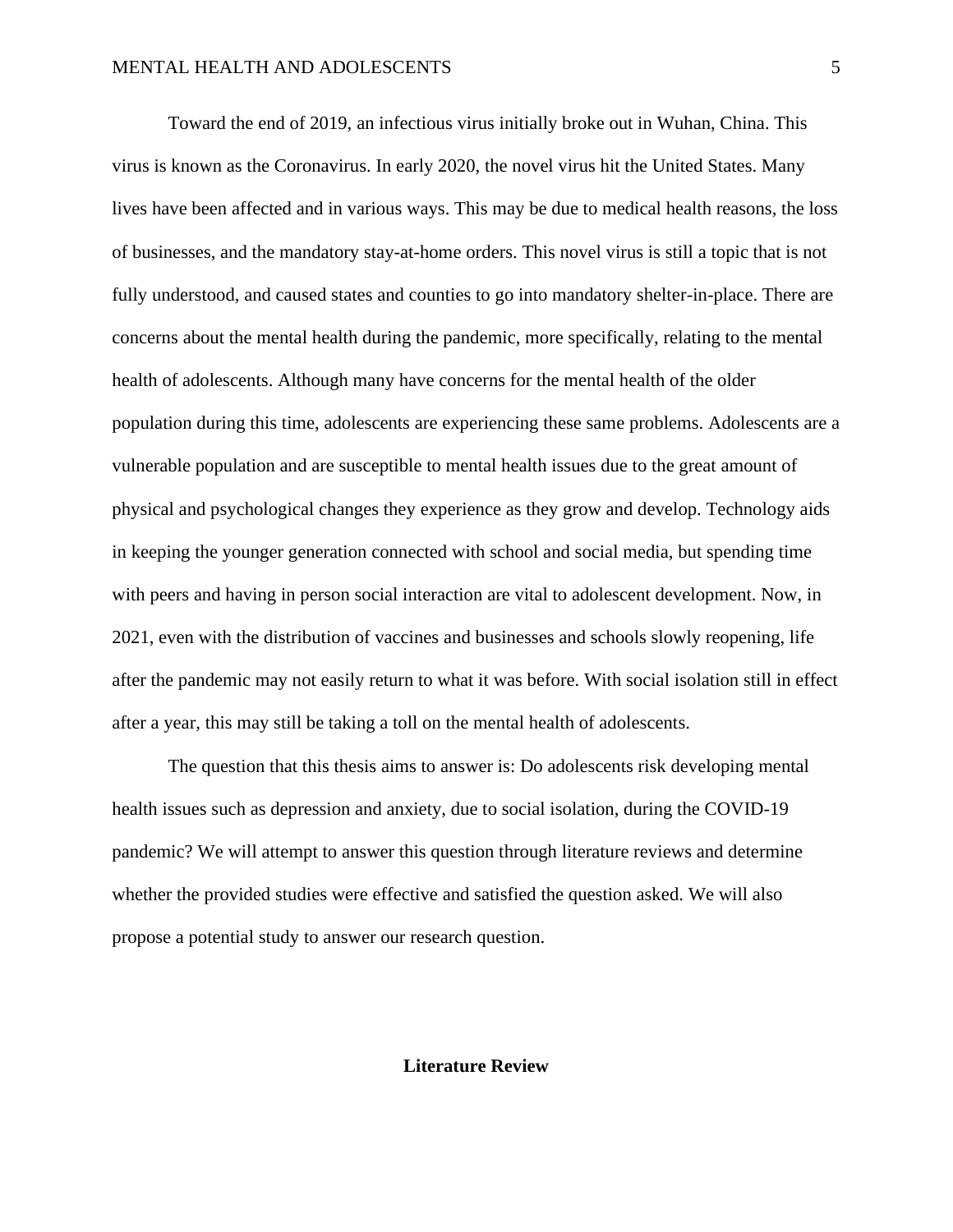The main purpose of this literature review is to break down the articles provided and find relevant research that is pertinent to COVID-19's mental health effects on adolescents. Although the novel Coronavirus has been around for a very short amount of time, ample research has developed within the past year. Most of the articles stem from countries that were first hit by the virus, including China. The search terms that were used to find the articles were: COVID-19 pandemic, mental health, adolescents, depression, and anxiety. PubMed and Iceberg were the two main databases used to find both primary and secondary articles regarding mental health and the COVID-19 pandemic. From the two databases used for the search, a total of twelve sources were chosen. Among the twelve articles, three were secondary sources and six were primary sources. Out of the twelve sources found, six of the primary articles were chosen to be broken down for the literature review.

This literature review will be split into three categories and each category contains articles from three different countries. These articles used different study designs to provide interesting results of how COVID-19 affects the mental health of adolescents, using different study designs. Some of those articles also explored potential interventions that would help improve the mental health of adolescents during the pandemic. After reviewing all six of the primary articles, the studies originated in China, Netherlands, and the United States. Three articles primarily came from researchers in China because the Coronavirus affected this country first. Two articles originated from the Netherlands. Only one article that originated from the United States

#### *Studies from China*

The three articles from China were all published in early 2020, where the virus had infected a large amount of its citizens. Since China was the first country to be hit hard by this pandemic, they had a sufficient amount of research published. These articles provide an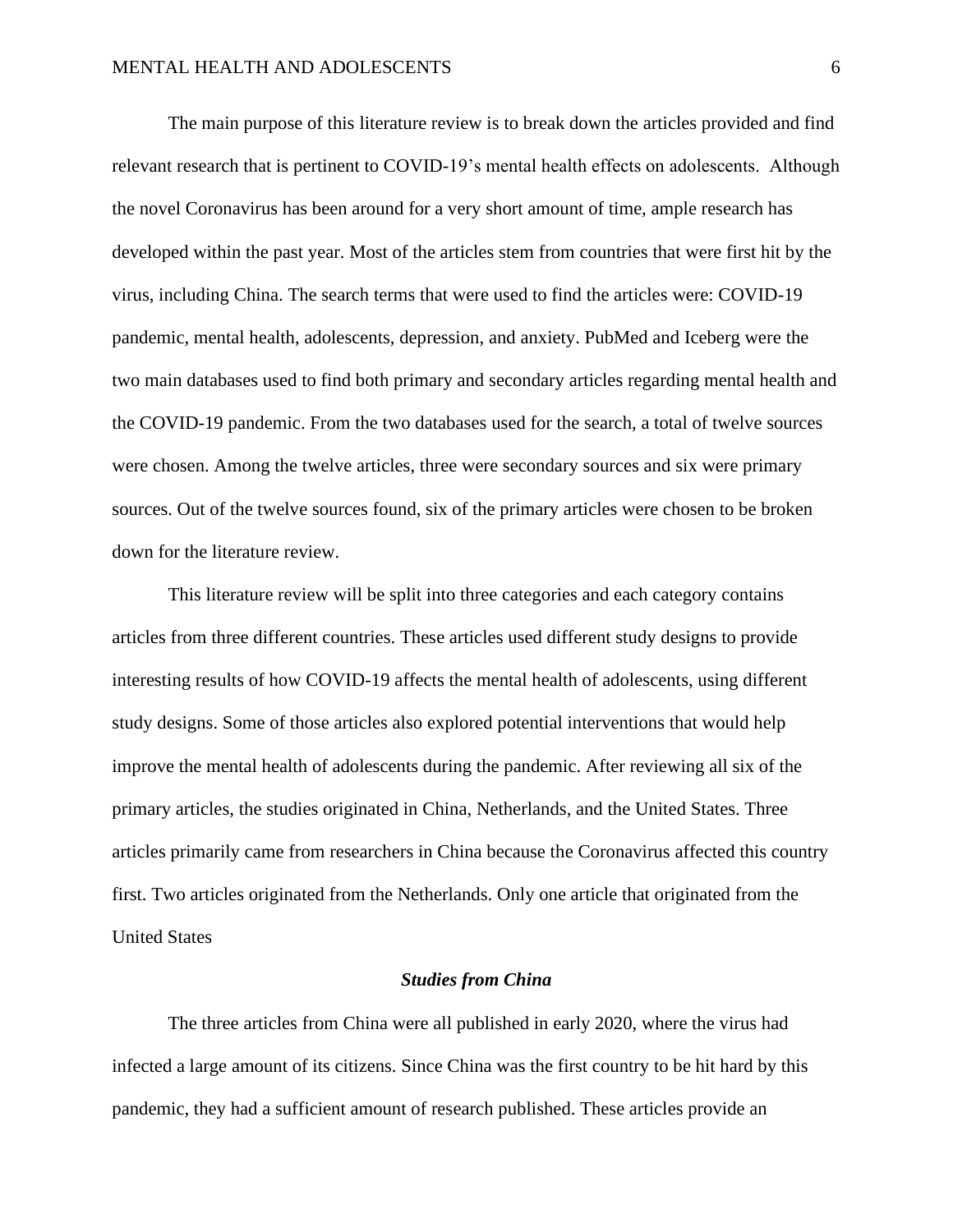#### MENTAL HEALTH AND ADOLESCENTS **7** 7

interesting flow in chronicity. One article only studies the effects of the pandemic on adolescents' mental health. The second article not only tests whether or not the pandemic has affected adolescents, but the general population. This leads the researchers to introduce a call to action for the country. The third article introduces an intervention to help aid in the decrease of depression and anxiety the pandemic has caused in China.

A study from the Department of Social Medicine and Health Management at the School of Public Health at Jilin University, China assessed the mental health of youth after two weeks of the COVID-19 outbreaks. This study aimed to examine the extent to which youth groups were prone to psychological problems due to COVID-19 and explore the correlation between questionnaires. The researchers used a cross-sectional study based on multiple miniature questionnaires distributed online through a group chat called WeChat. With this type of study design, researchers analyzed the outcomes or data from a population at a specific point in time. Eventually, the questionnaires reached 610 people, in which 584 fully completed questionnaires were analyzed. The study consisted of four questionnaires: Questions about the participant's cognitive status of COVID-19, General Health Questionnaire, PTSD Checklist- Civilian Version and the Negative Coping Styles Scale. These tests are used to determine whether the participants have underlying issues that may cause an increased tendency of psychological problems. Additionally, they studied whether the lack of education about COVID-19 plays a role in the effects of youth mental health.

As a result, "nearly 40.4% the sampled youth were found to be prone to psychological problems and 14.4% the sampled youth with Post-traumatic stress disorder (PTSD) symptoms", during the first two weeks of COVID-19 (Liang et al., 2020, pp.1). Thus, leading to the conclusion that infectious diseases, such as COVID-19, may have an influence on youth mental health. Although researchers concluded that there was a significant negative mental health effect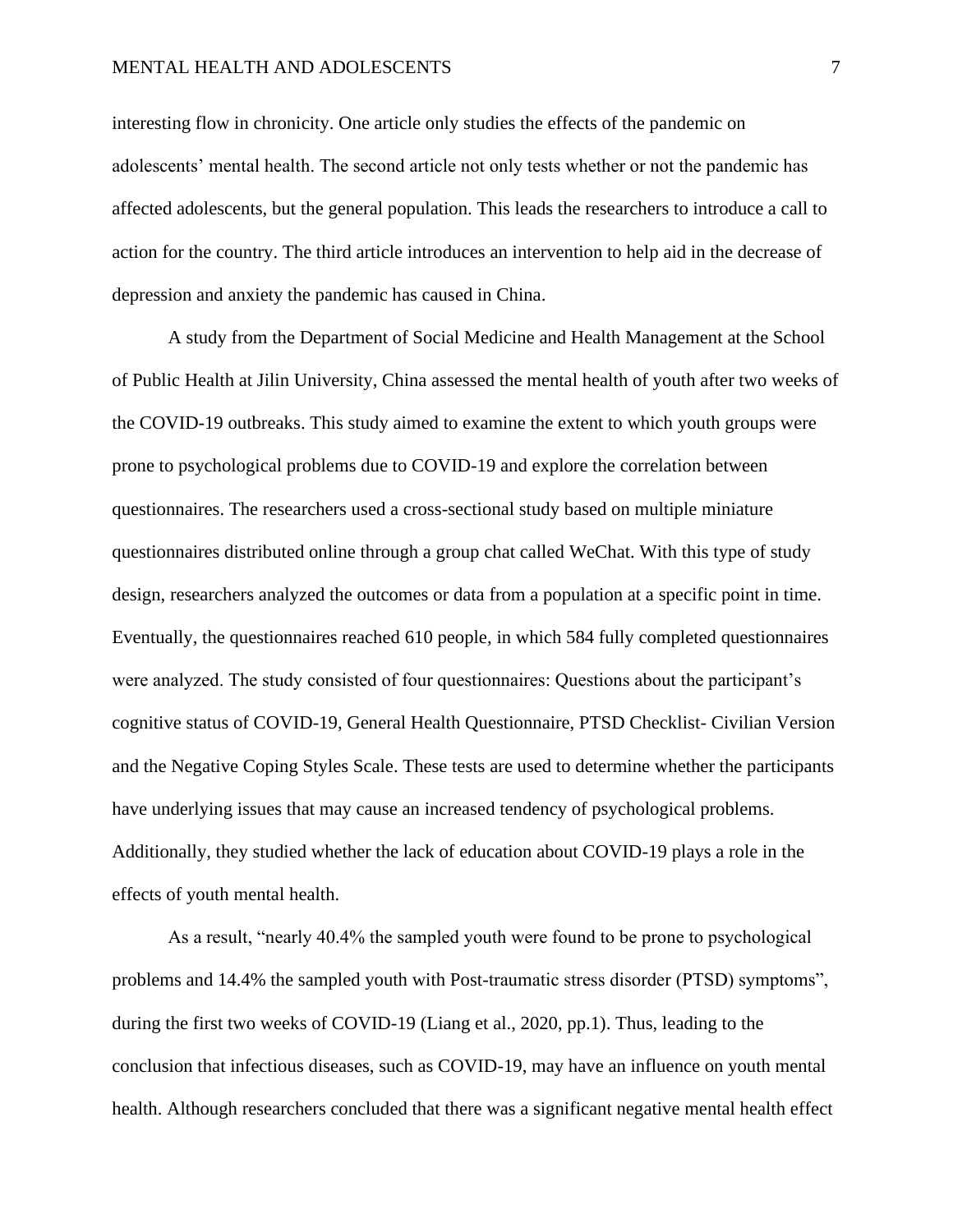#### MENTAL HEALTH AND ADOLESCENTS 8

in the participants, they had some limitations. The researchers determined that using a crosssectional study was less effective and would have performed a longitudinal study in the future. The reliability of the self- reflection questionnaires raised concern for whether the reflections were truthful and not altered to satisfy the study. This study had a different approach than the other studies, but unfortunately did not provide strong evidence to support their claim.

Another study investigated the effects of the COVID-19 pandemic on the general population in China during the initial outbreak, and then again at the peak of the epidemic four weeks later. The focus of this study is to find a solution to help reduce the negative effects such as depression, stress, and anxiety that the pandemic is causing. The researchers also aimed to enforce a call to action to spread awareness of this situation.

This study used a longitudinal, quantified study. Using the longitudinal approach, researchers follow a cohort of subjects and collect the data over time. Whereas in the previous study, cross-sectional research only collected data at a specific point in time and does not have follow-up data collections. Participants were collected through a survey platform called "SurveyStar," which was posted on the Huaibei Normal University website. Out of 1,738 respondents from 190 cities in China, 1,210 participated in the first survey, 861 in the second survey, 333 participated in both. First survey was distributed January 31 with the deadline on February 2, 2020 and the second survey followed soon after from February 28 to March 1, 2020. Both of the surveys were sent out in forms of questionnaires. The tools used to measure the data were: Impact of Event Scale-Revised (IES-R) and the Depression, Anxiety and Stress Scale (DASS-21). The IES-R measures PTSD symptoms during or after a traumatic event or global crisis. DASS-21 is a tripartite model of psychology that formulates general distress with distinct characteristics (Wang et al., 2020).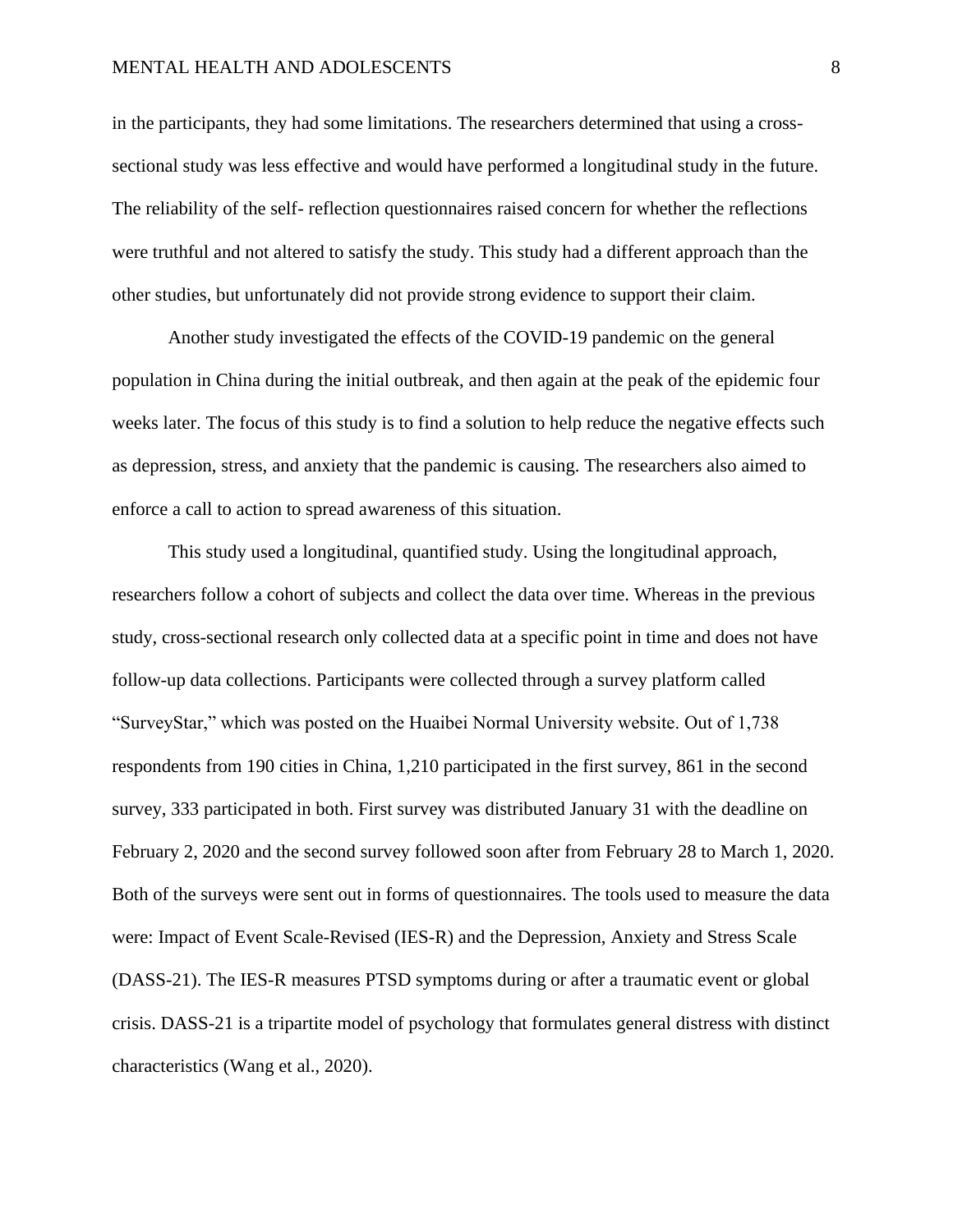As a result, this study found that there was a statistically significant longitudinal reduction in mean IES-R scores (from 32.98 to 30.76,  $p < 0.01$ ) after four weeks (Wang et al., 2020). Even though the mean IES-R score of the first and second survey were above the cut-off scores for PTSD symptoms, the reduction in scores was not clinically significant. Interestingly, moderate-to-severe stress, anxiety and depression during the initial survey were noted in 8.1%, 28.8% and 16.5%, and there were no significant longitudinal changes in stress, anxiety and depression levels (Wang et al., 2020).

The third study, performed in Guilin, Guangxi, China aimed to implement an intervention called the Model 328. Model 328 is a psychological support form of peer education used by the adolescent group to intervene with the anxiety, depression, and sleep problems of young people, during the COVID-19 pandemic. Through this study, the goal was to provide reference on improving adolescents' mental health level during this crisis (Ding et al. 2020). This study used a quantitative, comparative study design with participants aged 12 to 18 years in age. The participants were separated into two groups, the control group and the intervention group, including 75 participants each. The participants' feedback was compared before the intervention and after providing the Model 328 peer education. Researchers determined whether the Model 328 intervention would help the students facing depression, anxiety, and sleeping problems. Data was measured by Self- rating Anxiety Scale (SAS), Self-rating Depression Scale (SDS), and Pittsburgh Sleep Quality Index (PSQI).

As a result, researchers found a significant decrease in the SAS and SDS in both the controlled and intervention group, two months after the intervention. The groups PSQI scores of the two groups both documented a significant decrease in sleep loss after the two months of intervention. This concluded that the interventions did not show immediate results, but both groups showed positive outcomes over time.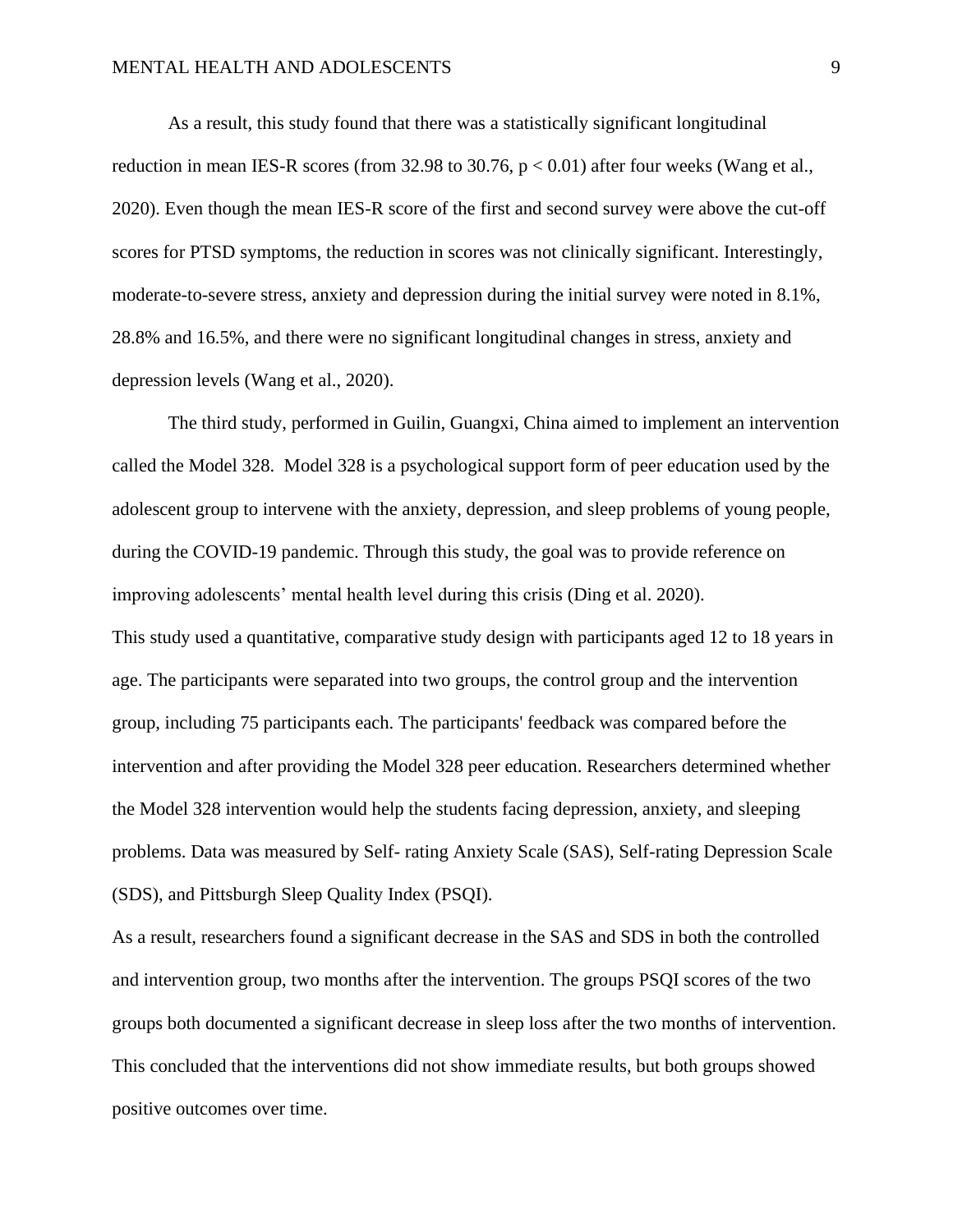The articles attempted to determine whether the COVID-19 pandemic affected the mental health of adolescents, but due to undetermined results the studies do not provide enough evidence to confirm there was an effect. In this study, extending the duration of the surveys may provide a better result. Interestingly, the study from Guilin, Guangxi, China provided evidence that adolescents are facing mental health issues, but the intervention began to provide positive outcomes. Although these articles concluded that the effects of COVID- 19 on adolescents were undetermined, interventions such as the peer- education, helped improve depression, anxiety, and sleep loss in general. This psychological support of participants during a time where social interaction is necessary for development, but is limited, benefited the participants in this study.

#### *Studies from the Netherlands*

The two articles that originated from West Europe are both focused in the Netherlands. Both articles were published in the later months of the pandemic - October 2020. One article measures both child and parent behaviors during the pandemic, which may be interesting to note for the proposed study. The other article introduces an intervention in which provides impressive insight to whether this pandemic truly affects the mental health of adolescents. The study reveals a unique characteristic that adolescents have when dealing with the pandemic.

A study from the Institute of Psychology at Leiden University in the Netherlands investigated positive or negative effects of both adolescent and parenting behaviors. It aims to find possible explanations for the hypothesized changes that affect parenting (Janssen et al., 2020). In this study, 67 Dutch parents and 34 adolescents participated. The children's ages ranged from 14-19 years old. The study uses a longitudinal, quantitative, comparative study. The study is based on the baseline data of an on-going Dutch multi-method two-generation Relations and Emotions in Parent- Adolescent Interaction Research (RE- PAIR) study (Janssen et al., 2020). The second study was an Ecological momentary assessment study (EMA); An EMA is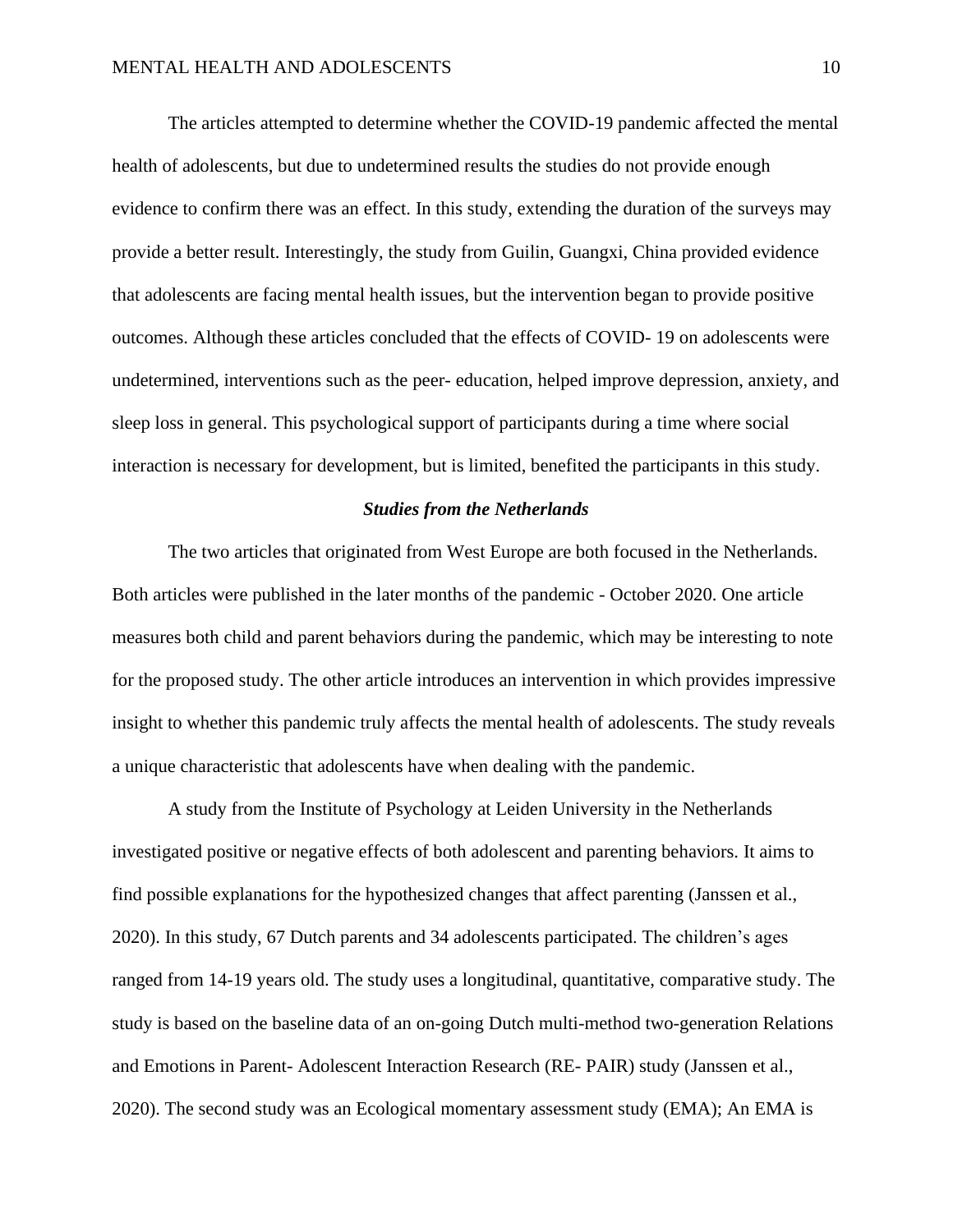the repeated sampling of subjects current and experiences in real time. EMAs were completed by the families between September 2018 and November 2019, excluding holidays and when the children had school examinations. They compared the daily reports on parenting behaviors gathered during two periods of 14 consecutive days, once before the COVID-19 pandemic and once during the COVID-19 pandemic.

The researchers found that during the COVID pandemic the most reported difficulty was from the parents. After the 14 days, the EMA concluded that the parents were facing lack of social contact with friends, general concerns of the virus, irritation with family members, health worries, and COVID related news. The adolescents were reporting difficulties concerning boredom, missing social contact with friends, irritation from family members, homework, and worries about the health of others (Janssen et al., 2020). The common denominator with both groups is turning to electronic devices and online games to pass the time. This study surprisingly concluded that parents showed more negative effects such as loneliness and bolstered mental well-being. The adolescents, on the other hand, seemed to adapt quicker due to technological access.

Another article from Erasmus School of Social and Behavioral Science in the Netherlands, investigated whether the COVID-19 pandemic affected Dutch adolescents' mood, empathy, and prosocial behaviors. They also introduced an intervention by using hypothetical Dictator Games with ecologically valid targets associated with the COVID-19 pandemic (van de Groep et al., 2020). The Dictator Game is an economic game that is designed to question the standard economic assumptions that individuals will act solely out of self-interest (Guala et al., 2010). This study was part of a larger longitudinal study on prosocial development called "Brainlinks." This type of study was a cohort-sequential longitudinal study. This meant that this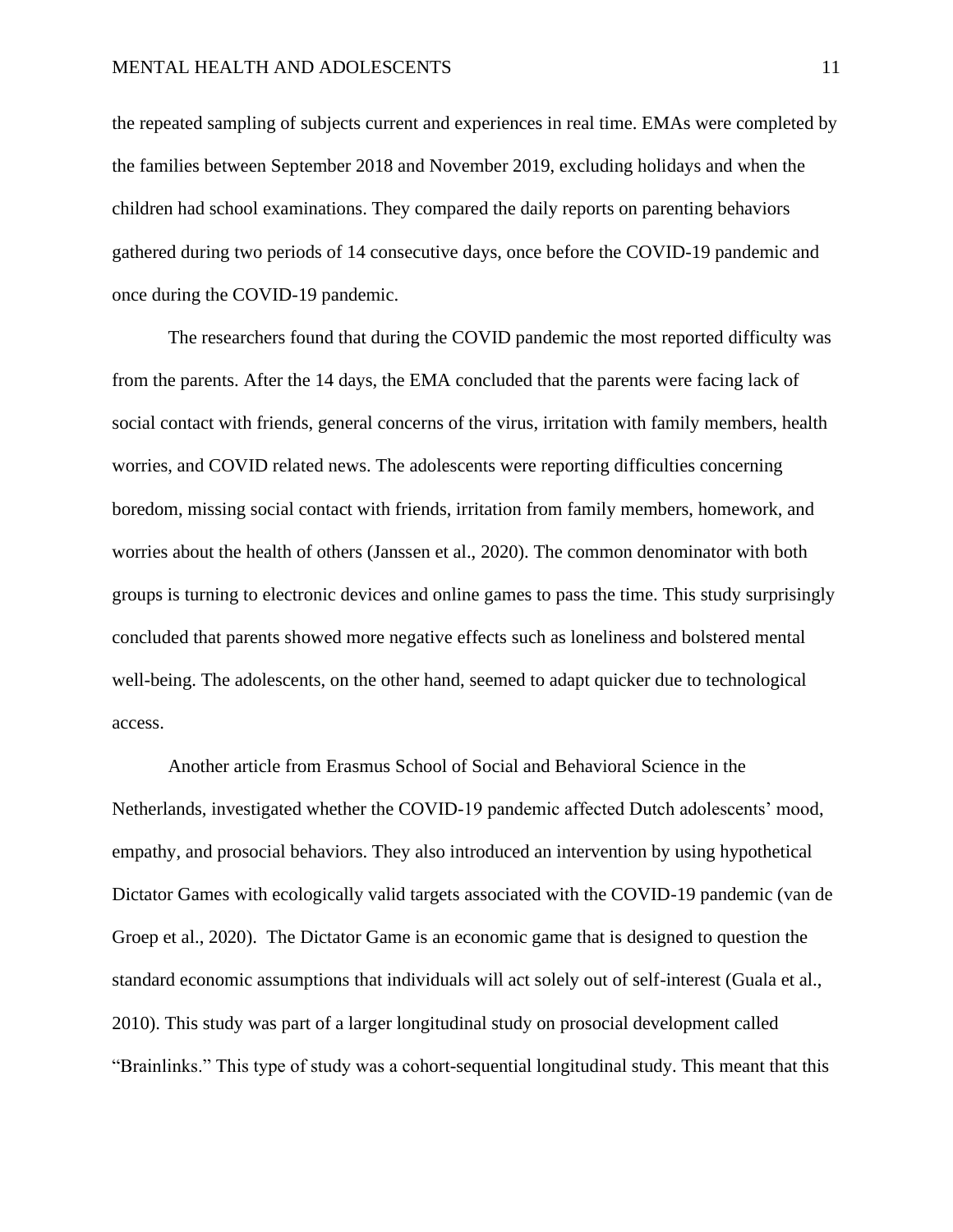type of experimental study collects multiple measurements over a period of time from two or more groups of different ages.

In this case, the participants were aged 10-20 years old. Researchers collected the data through the Dictator Game, in which the child is given certain people or targets of interest: an unknown person, a familiar friend, an individual with a poor immune system, an individual with COVID-19, and a doctor working at a hospital. The child has to describe who to give their resources to during the COVID-19 pandemic. In addition to the data from the game, the adolescents were asked to keep a daily diary during pandemic prosocial experiences and behavior. This was in the form of an online questionnaire. The first wave of questionnaires was distributed May-October 2018, and the second wave was distributed August 2019-October 2020. The study revealed intriguing results. The levels of empathic concern and opportunities for prosocial actions decreased in the early weeks of the COVID-19 pandemic. However, over time, the adolescents began to show resilience and a positive progression in prosocial behavior. They started to become more willing to help others. Despite the pandemic affecting a crucial period in adolescent development, the participants showed resilience and positive results in social interaction.

These two articles provided very engaging information regarding the behaviors of adolescents during the pandemic. The results discovered in the studies provided insight on how resilient children, especially adolescents, can be when facing a crisis. These articles both concluded that adolescents adapted in a positive way during the pandemic and that the parents in one of the studies were the cohort that was struggling the most. This provides a different perspective on the mental health of adolescents compared to the results from China.

#### *Study from the United States*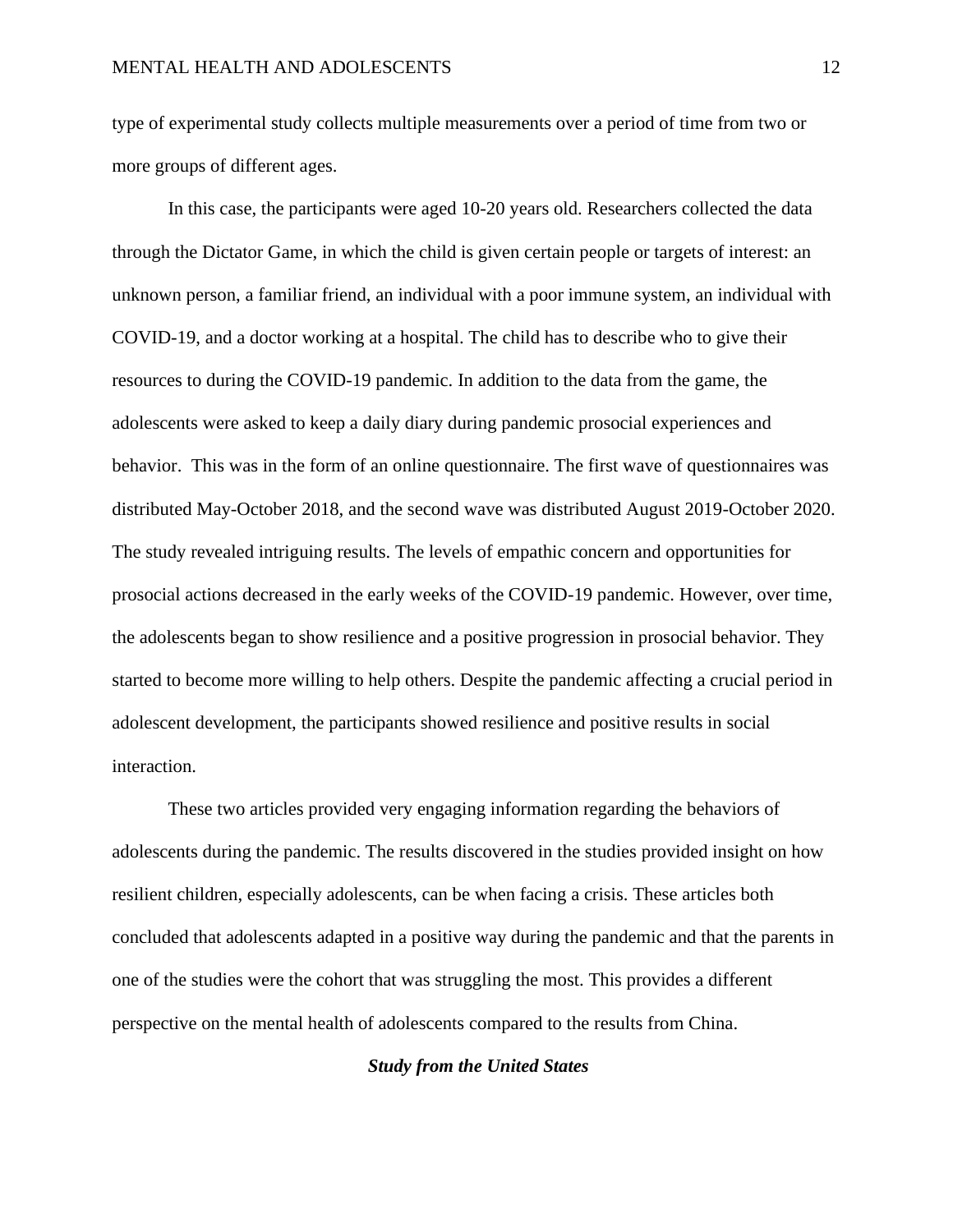Out of all of the 6 primary articles collected, only one of the studies originated from the United States. This study was published much later than the other articles due to the delay in urgency of the pandemic and the lack of information. This study aimed to determine whether the pandemic affected the mental health of adolescents in Long Island. This city was one of the first areas affected by the virus in the United States. This city was severely impacted by the pandemic, reaching nearly 300,000 cases of coronavirus (Centers for Disease Control, 2020 as cited by Hawes, et al., 2021). Having an article originating from the United States will benefit in providing information for the proposed study, which will have a target population in the same region. This article provides insight into certain factors that may have contributed to negative effects of the pandemic.

Researchers from Stony Brook University, Department of Psychology, New York, explore the impact of the COVID-19 pandemic on depression and anxiety symptoms in adolescents and young adults. This study measured change in symptoms from before and during the pandemic, and explored the impact of various pandemic-related experiences on symptom changes (Hawes et al., 2021).

Two longitudinal surveys for a quantitative study were used. The non-random sample included 451 adolescents and young adults who participated in one of two longitudinal investigations. One study used self- reporting questionnaires, such as the Child Depression Inventory (CDI): self- report questionnaire to assess depression symptoms. Participants seven through seventeen years of age were assessed over two weeks. The other was a Screen for Child Anxiety-Related Disorder (SCARED): a self-reported measure of anxiety disorder symptoms in participants ages eight-eighteen years old. This group was observed over a span of one month. Much like the previous articles, this study concluded that there was a generalized increase in anxiety and social anxiety symptoms. More specifically, the females had increased depression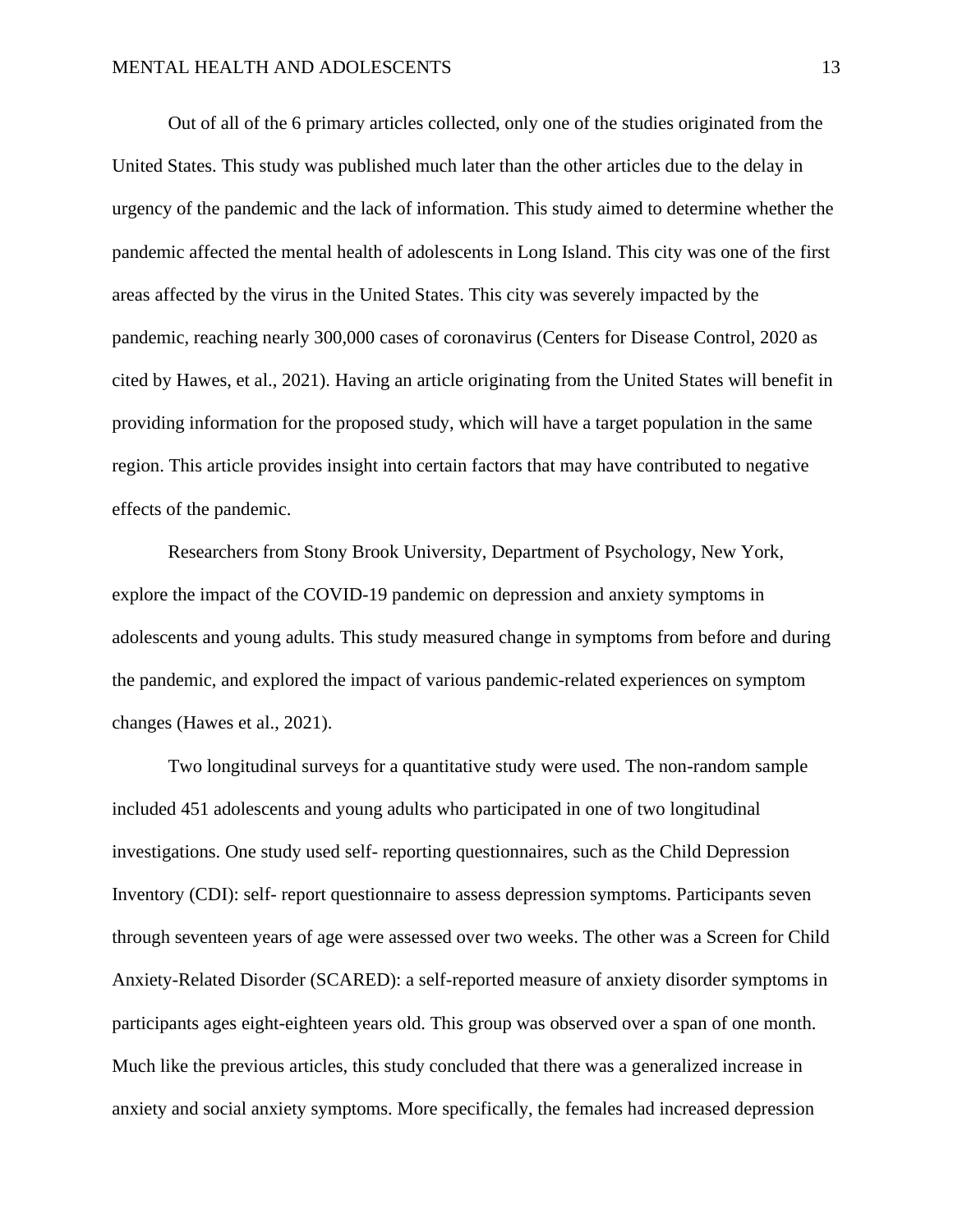and panic somatic symptoms compared to their counterparts. This literature suggests that females are more likely to develop internalizing symptoms following exposure to stress and trauma (Tolin & Foa, 2008 as cited by Hawes et al., 2021). Multivariable linear regression indicated that there were two factors: School and home isolation, that influenced the increased amounts of reported anxiety and depression. COVID-19 school concerns were uniquely associated with increased depression symptoms and stay-at-home concerns were uniquely associated with increased generalized anxiety symptoms (Hawes et al., 2021). As a result, Hawes and colleagues concluded that there are many types of adverse effects to adolescent mental health, including a variety of factors which can cause these effects.

Although this article used similar study design, the results had a definitive correlation with contributing factors. This study gave more insight on factors that play a large role in why social- isolation and the mandatory lockdown has affected adolescents. It made sense that the concerns specific to the adolescents such as school and home confinement impacted their mental health. School is a vital part of adolescent life because typically school is where they would be around this age. Also, with home confinement, they are lacking in person peer interaction that team sports and school or extracurricular activity provide. The studies from China validated that psychological peer- support for adolescents is necessary for students to help manage their depression and anxiety.

#### *Overall Discussion of Analysis*

After analyzing through the chosen articles, it was very interesting to see similarities in the studies but also some variability between them. The majority of the research used longitudinal, quantitative studies, but one used a cross sectional study. The study from Liang and colleagues, concluded that using a cross sectional study did not bring strong enough evidence to determine whether the pandemic really affected the participants. Longitudinal studies seemed to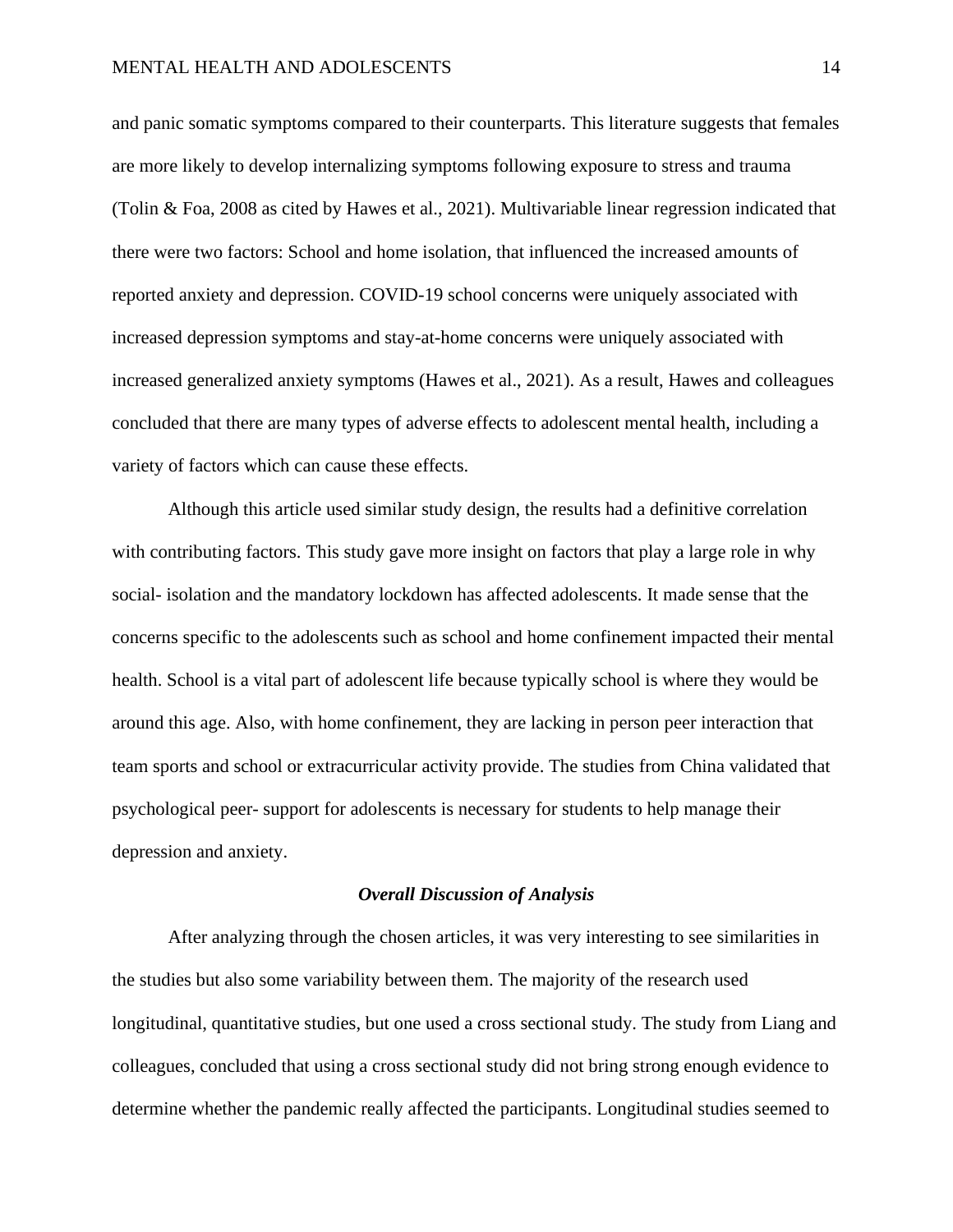#### MENTAL HEALTH AND ADOLESCENTS 15

be a stronger way of gathering data. Another interesting finding was from Jassen and colleagues, in which the study also used a longitudinal study, but measured the behavior of both parents and the child. This specific study found that parents showed more negative effects of depression and anxiety than their children. Similarly, van de Groep and colleagues' study concluded that adolescents did show some negative effects during the pandemic, but as the lockdown continued, they showed resilience and the results turned out to trend positively.

Overall the studies helped gain a better understanding on adolescent mental health especially during a global crisis. The limitations were similar in all of the studies. One example of a common limitation is the duration of the studies. The duration of the studies during the pandemic were not long enough to see solid results over time. This was shown during the studies that introduced interventions. The interventions did not make any significant changes immediately. However, the Model 328 peer education and the Dictator Game showed a positive effect overtime. If the study was longer, there would have been even stronger evidence. With the provided articles, we can conclude that adolescents did face an increase of depression and anxiety during the pandemic. In contrast, more evidence is needed to confirm whether the regulations of the COVID-19 pandemic significantly increased these negative effects. Proposal for Further Study

#### **Proposal for Further Research**

#### *Literature Review Relevance*

After assessing the literature review, gaps were identified, and additional questions arose. One prominent gap in several studies was the short duration of time allotted to gather data. Many of the studies (Liang et al., 2020, Wang et al., 2020, and Ding et al., 2020) mentioned that the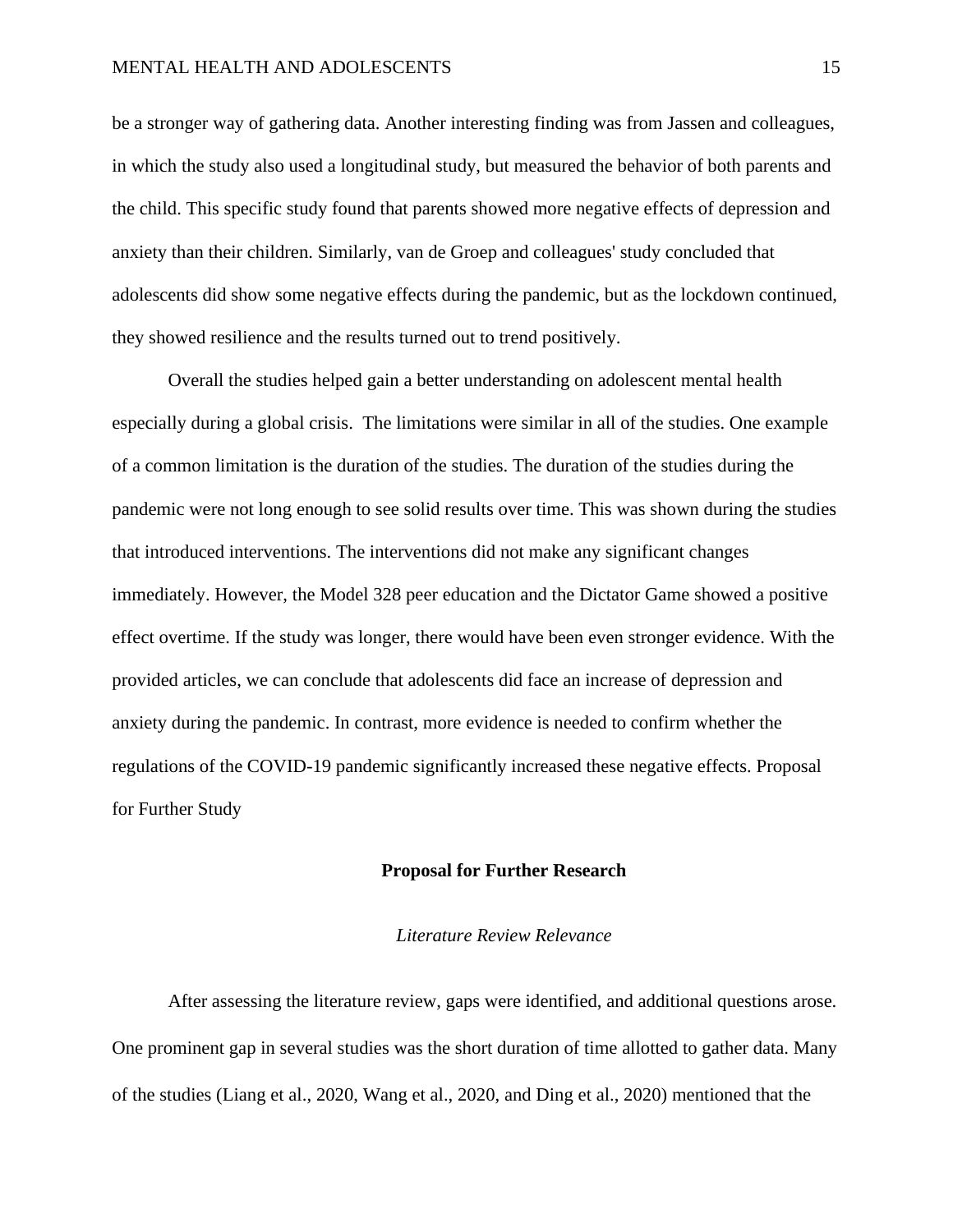amount of time for data collection was too brief. The researchers concluded the inability to investigate change over time was the main reason why they could not determine a definite result. In the studies with interventions, researchers also expressed a need for more time to determine if the intervention will continue to have a positive outcome. Now that it has been a year since the first shelter-in-place orders were put into effect, vaccines to combat the virus have been developed and are being widely distributed. The spread of the virus is becoming more restricted, and the expectation is that the COVID-19 pandemic precautions will be lifted soon. Daily life is slowly coming back to a normal trend, and it will be interesting to observe how adolescents' depression and anxiety levels along with quality of sleep change as barriers to social contact are lifted.

The literature review indicated that the pandemic caused a negative effect on adolescents, including increased levels of depression, anxiety, and loss of sleep. This negative impact was due to the social isolation from the lockdowns and other factors such as closure of parks, schools, and sports. The review of the research literature revealed that adolescents experienced a decrease in the negative effects of isolation when an intervention was implemented. Although these interventions did not change the results right away, they began to show a positive trend over time.

#### *Primary Proposal Research*

This research aims to: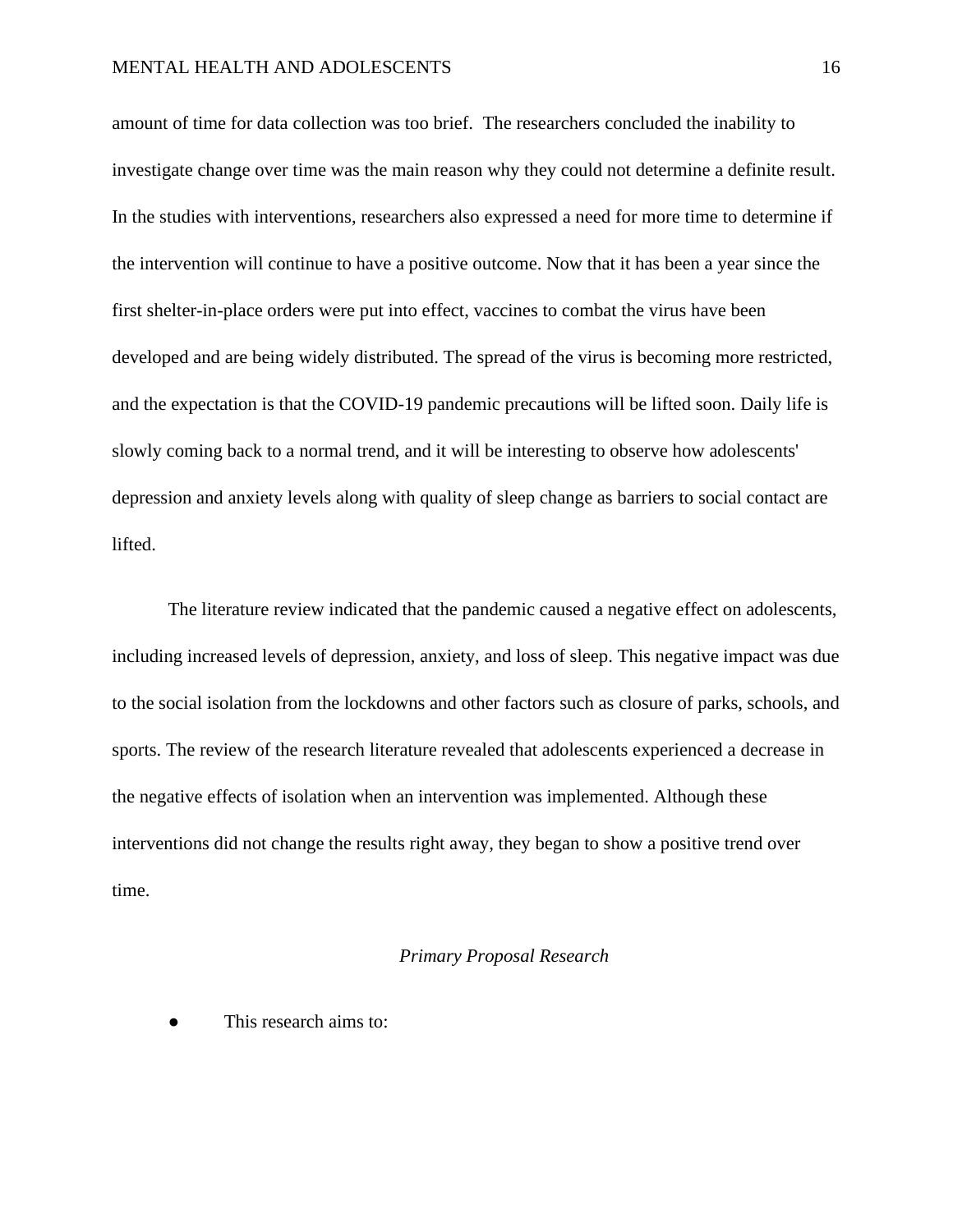#### MENTAL HEALTH AND ADOLESCENTS 17

1. Compare adolescents' levels of depression and anxiety along with their perception of sleep quality while social restrictions are still in place with these three mental health factors after restrictions have been lifted.

2. Assess the changes in adolescents' mental health status over a one-year period from the present time of worldwide lock-down to a time that we anticipate will allow more social activity and openness.

3. Determine what other factors could contribute to the increase in levels of depression and anxiety, and quality of sleep, as described in the research literature (Ding et al. 2020), besides social isolation.

4. What interventions, if any, might contribute to adolescents' capacity resilience and improve coping abilities of adolescents whose mental health has been impacted by the social isolation required to protect public health during the COVID-19 pandemic?

#### *Research Questions*

After a whole year of the pandemic, is there still an increased amount of depression and anxiety in adolescents? What are the other factors contributing to mental health changes, if any? Would interventions, implemented and designed to aid adolescents' mental health during the pandemic, benefit this population more than the introduction of new post-pandemic interventions? What methods did the participants use or do to help cope with depression, anxiety, and lack of sleep?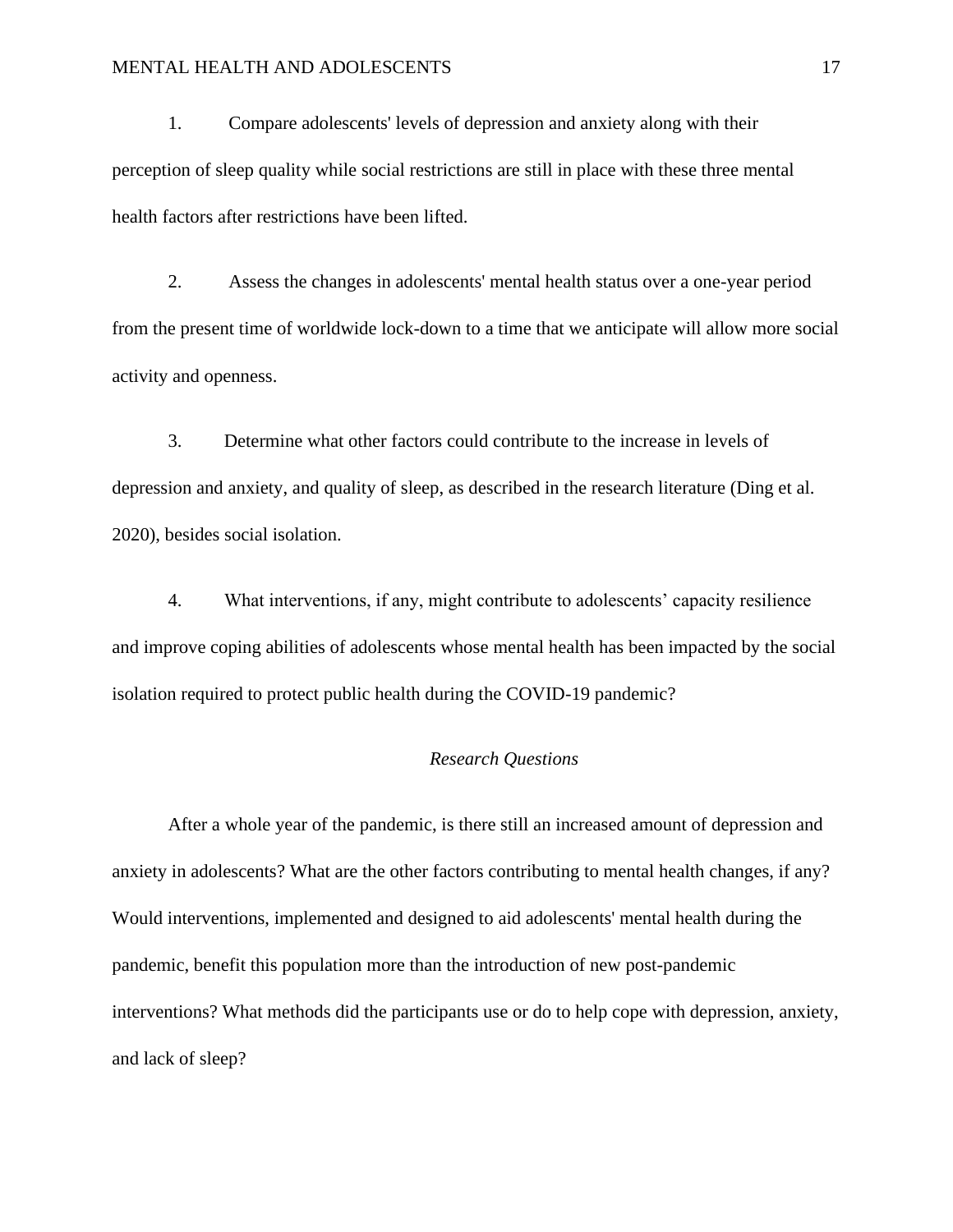#### *Theoretical Framework*

Social isolation can affect a person's mental health, especially in adolescence. This cohort is still developing and trying to figure out who they are and what they want to be. According to Palmer's (2017) "Pediatric Nursing Care A Concept Based Approach", Erikson's Theory of Psychosocial Development is one of the four theories that helps us better understand the developmental stages of childhood and adolescents. Erikson's Theory of psychosocial development mentions that during the adolescent period they are faced with self-identity versus role confusion. This is the stage where the adolescent tries to find a sense of who they are. Selfawareness and self-understanding allow them to express themselves and share themselves with others (Palmer, 2017). Around this time of development, adolescents are more peer-related in their play and recreation. Teens tend to lean toward wanting more independence from their parents and seek more acceptance among their peers.

Understanding the impact of this pandemic on this age group is a vital step toward finding positive ways to help teenagers cope as communities become safer and people cautiously venture out again. The year-long lack of social interaction could have long-term effects. Team sports, hang-out groups, and clubs are how this cohort interacts. The closure of these main locations where adolescents most likely socialize, makes gaining social stimulation much more difficult, if not impossible. Despite the video gaming community, the lack of physical, social interaction can cause a feeling of loneliness leading to depression and social anxiety. In addition to isolation, adolescents face a whole new stressor during the stay-at-home orders. "There is a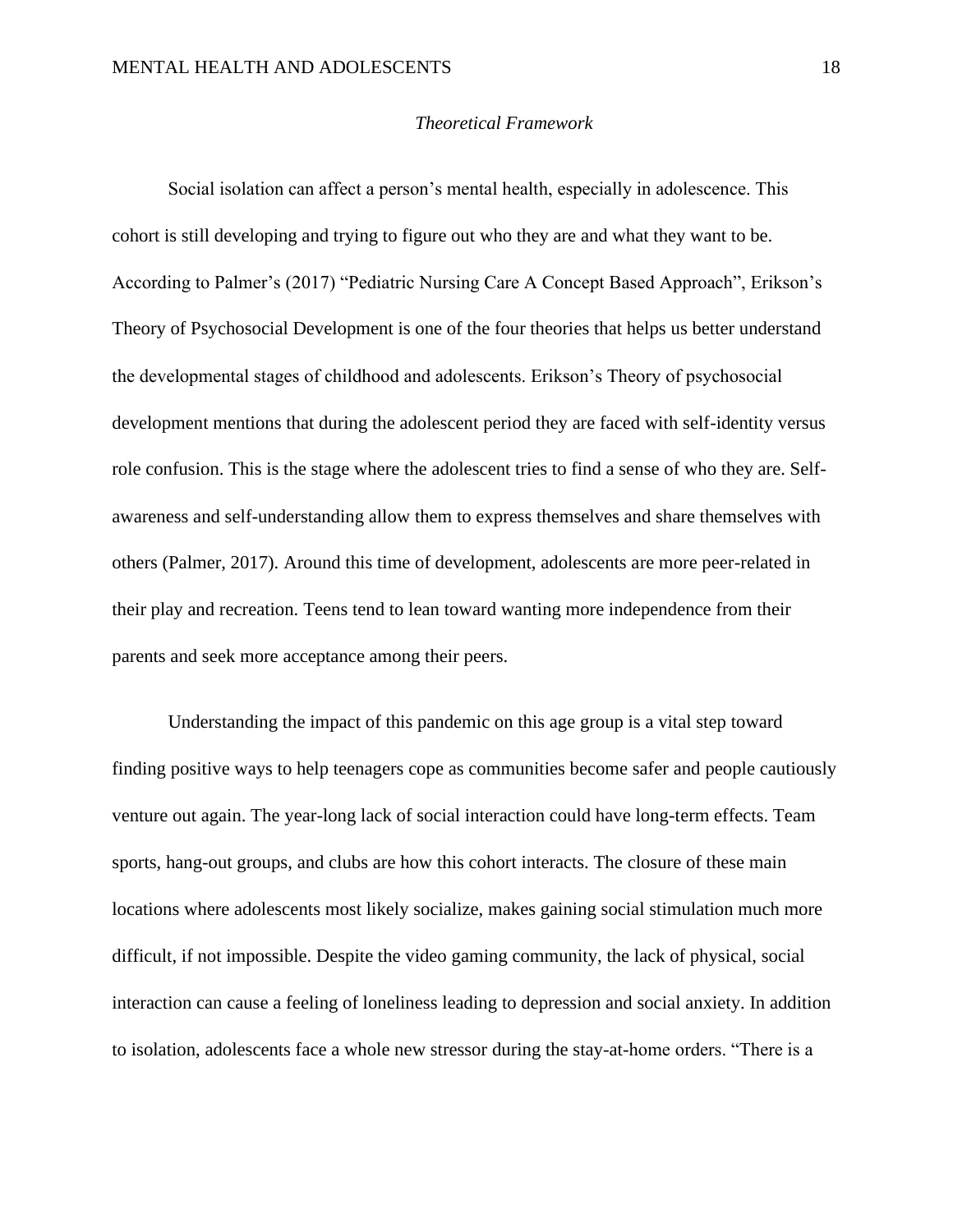continuous need for children to adapt daily to a new sense of 'normal' as the pandemic evolves" (Henderson et al, 2020, pp.269).

#### *Research Method*

The research method that will be used to obtain data are surveys: general demographic information of the participants and depression and anxiety scales. The depression and anxiety scales will be Likert style questions. The study will start. with a screen survey will consist of 20 questions that will gather baseline data. The screening survey will be available during the enrollment period, i.e. four months from March 15th through July 15th, 2021. In addition to the depression, anxiety, and sleep quality questions, participants will be asked how they tried to cope with the depression and anxiety during the pandemic.

The research goal will be to track and measure whether participants' depression, anxiety, and quality of sleep improved, stayed the same, or worsened within a span of one year. The plan is to start the study at a point in time when restrictions on social contact due to the COVID-19 pandemic are loosened and document changes that take place, if any, over a one-year period. Further, differences in anxiety, depression, and sleep quality scores between the intervention group and control group will be measured. Depending on the results of the survey, knowledge about effective interventions or solutions may increase and plans to implement ongoing services to help these adolescents can be put in place.

#### *Survey Preview*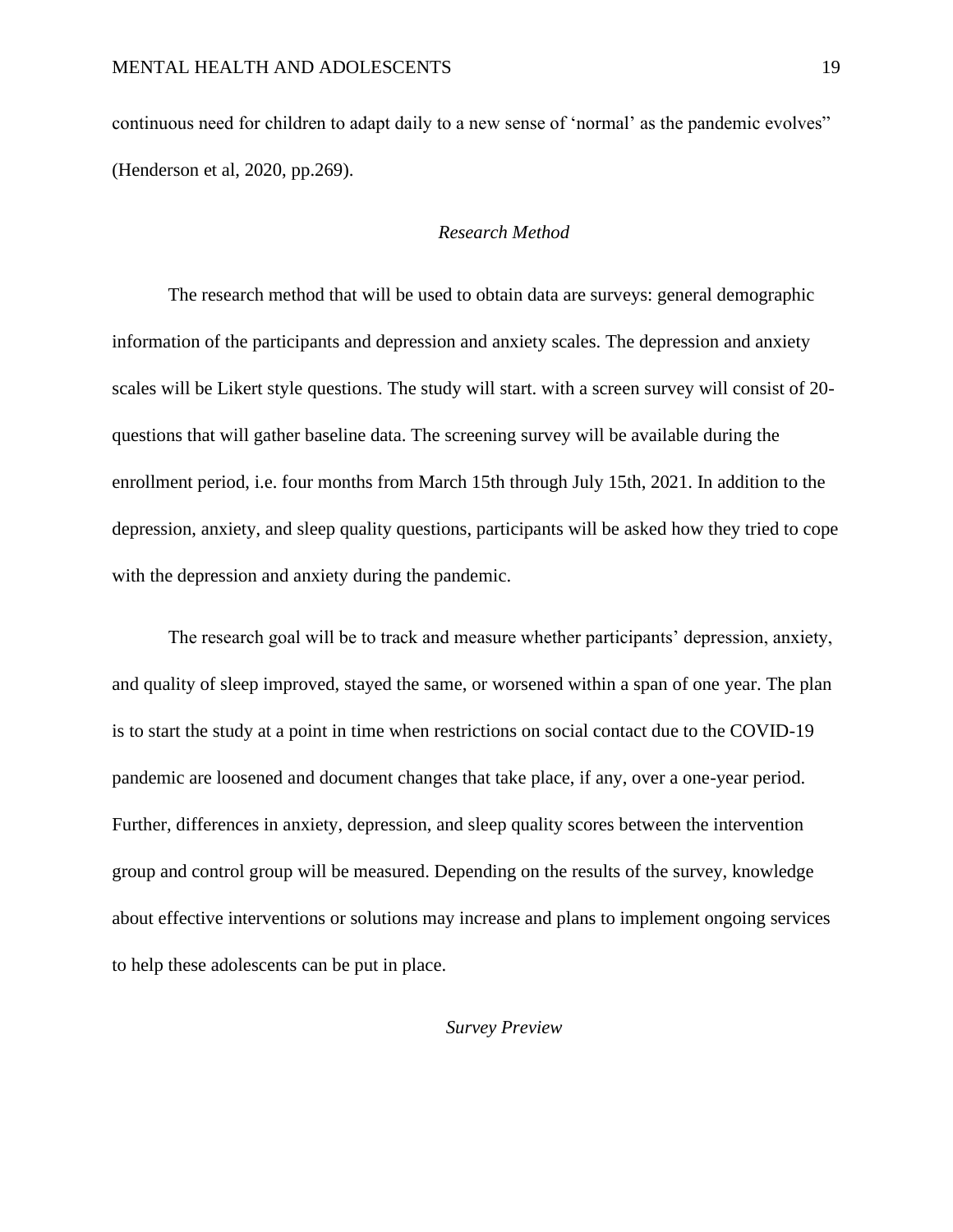*Demographic Questions (4):*

Age:

Gender:

Ethnicity:

School Grade:

Use of counseling services: Yes / No (if yes, answer the next question)

Distance from counseling services:

*Anxiety Questions (4):* A modified version of the Hamilton Anxiety Rating Scale (HAM-A)

(These questions will be answered with the use of the five-point Likert Scale:

(1) Not Present; (2) Mild; (3) Moderate; (4) Severe; (5) Very Severe)

- i.e. Please rate the following statements:
	- 1. Anxious Mood: Feelings of decreased worries, anticipates the worst, fearful anticipation and irritability after the pandemic.
	- 2. Tension: Feelings of decreased tension, fatigability, startle response, moved to tears easily, trembling, feelings of restlessness, inability to relax after the pandemic.

(Hamilton, 1959)

*Depression Questions (4):* A modified version of the Beck Depression Inventory (BDI)

(These questions will be answered with the use of the scoring scale)

i.e. Please score the following statements:

1. (0)I am not particularly discouraged about the future, after COVID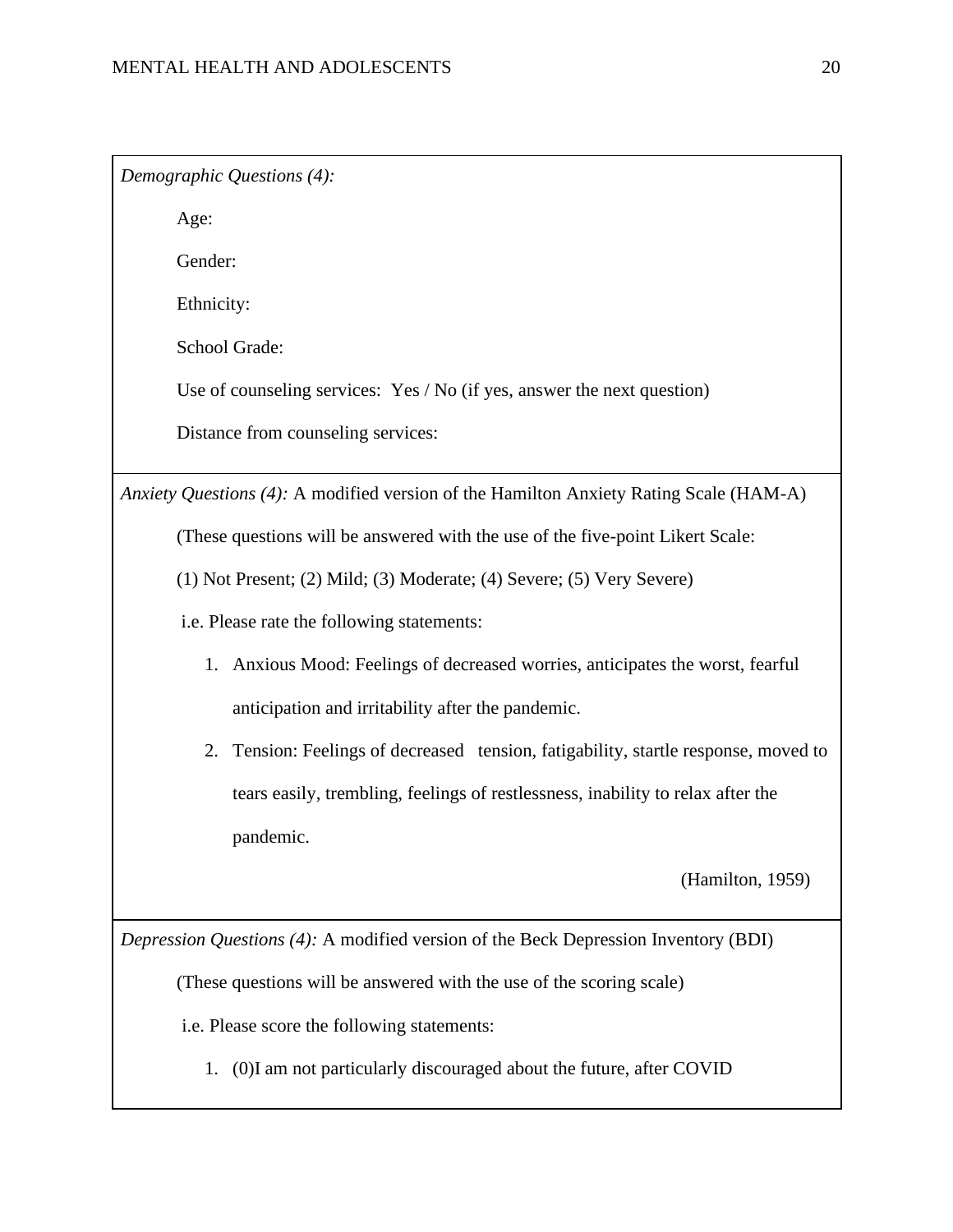(1)I feel discouraged about the future, after COVID

(2)I feel I have nothing to look forward to, after COVID

(3)I feel the future, after COVID is hopeless and that things cannot improve

2. (0) I am no more irritated by things than I ever was, after COVID

(1)I am slightly more irritated now than usual, after COVID

(2)1 am quite annoyed or irritated a good deal of the time, after COVID

(3)I feel irritated all the time now, after COVID

(Beck, 1961)

*Sleep quality questions (4):* A modified version of the Pittsburgh Sleep Quality Index

(These questions will be answered with the use of the five-point Likert Scale)

i.e. 1. During the past year, how would you rate your sleep quality overall?

(0) Very good; (1) Fairly good; (2) No Change; (3) Fairly bad; (4) Very bad

2. During the past year, how would you rate your energy to keep up enough enthusiasm to get things done?

(0) Very good; (1) Fairly good; (2) No Change; (3) Fairly bad; (4) Very bad

(Oakland Psychiatric Associates (n.d)

*Coping Questions (2):*

These questions will be answered with the use of a five- point Likert scale of: (0)

Alcohol and Substance abuse; (1) unhealthy habits (ex. Weight gain or loss); (2)

Exercise; (3) Personal Hobbies; (4) other \*if other, please state below

i.e. 1. What coping method was effective when managing stress, during the COVID- 19 Pandemic?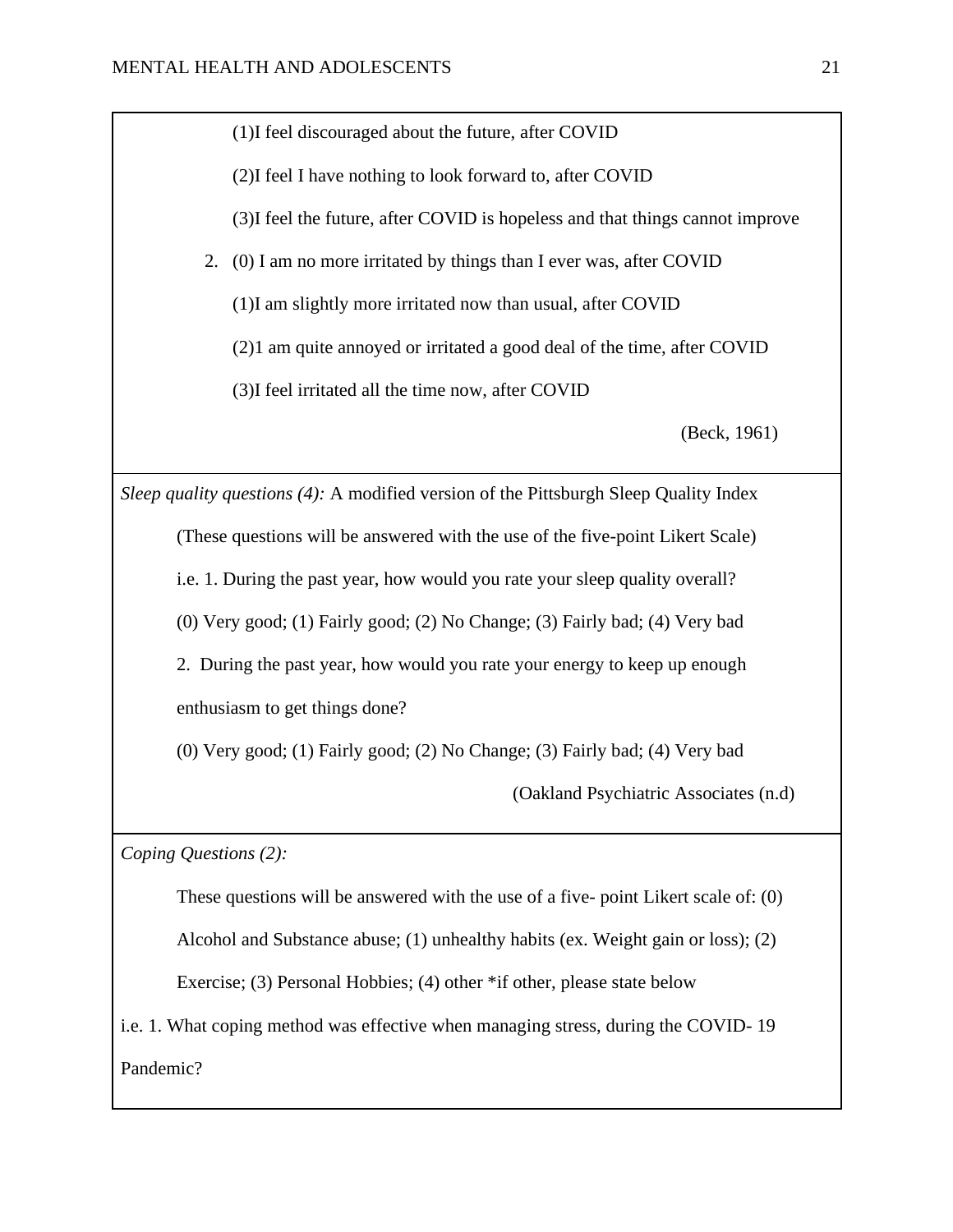2. What coping method was ineffective when managing stress, during the COVID- 19 Pandemic?

These questions will be derived from other resources and will be modified to fit the study's objectives. These questions will be reviewed by a certified psychologist to ensure the validity of the questions for the proposed study.

#### *Sample Description and Size*

The study design will be a prospective, quantitative, and longitudinal, utilizing a descriptive, comparative approach. The focus of the study will be on closely examining the adolescent population to determine how severely the teenagers are impacted by the COVID- 19 pandemic and its aftermath. The study will also examine resilience and the trajectory along which adolescents' mental health proceeds along during this time of rapid change. This will measure the target population's levels of depression, anxiety, and sleep quality. The population the sample will represent is pre-adolescents and adolescents in Northern California. The total sample will include 100 pre-adolescents and adolescents, ages 12-18 years of age enrolled in school in the Eastside of San Jose Bay Area in California. To recruit, information about the study will be sent out to local elementary schools, middle schools, and high schools in the Eastside of San Jose. Written posters and verbal announcements describing the study will be provided to the school with the approval of school principals or directors. Students will be given contact information for contacting the researcher and those who are interested will be able to obtain more details. This will be a convenience sample.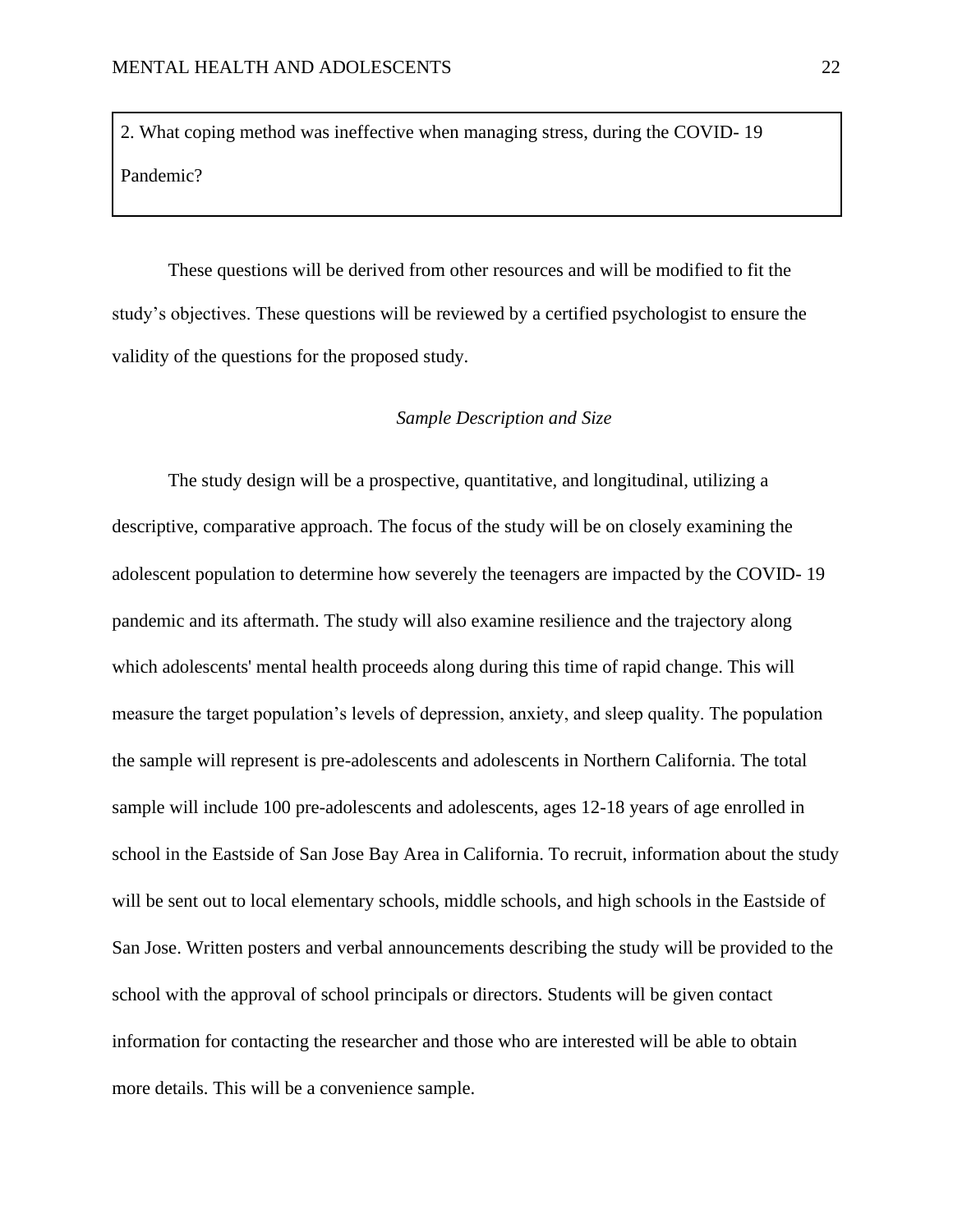#### *Ethical Considerations*

The Dominican Internal Review Board (IRB) will review the study protocol for ethical concerns. No participant recruitment or data collection will take place prior to obtaining IRB approval. We want to keep the survey strictly confidential by only allowing the researchers to have the password for access to the information. Since many individuals who choose to participate in the study may be minors, i.e. age 17 years or younger, a consent form from a parental guardian will be required. The study will need to be explained to both the parent and the participant, who is a minor. Providing an assent form to the adolescent who is under the age of 18 years and allowing the potential participant to make an informed decision, is required. Participants who are 18 years of age will be able to sign their own consent forms. With an online survey, DocuSign will be utilized to obtain a signature for consent from the parent or guardian as well as a signature for assent from the adolescent.

#### *Methodology*

Participants will be divided into two groups, an intervention group, and a control group, of 50 participants each. The demographics for each group will be matched as closely as possible. Within each group, the participants will be further divided into smaller groups of 10 participants each. The small sub-groups in the intervention group will be provided with targeted services, including education (on anxiety and depression coping strategies and improving sleep quality), a monthly support group with direction from a facilitator, and monthly individual counseling. The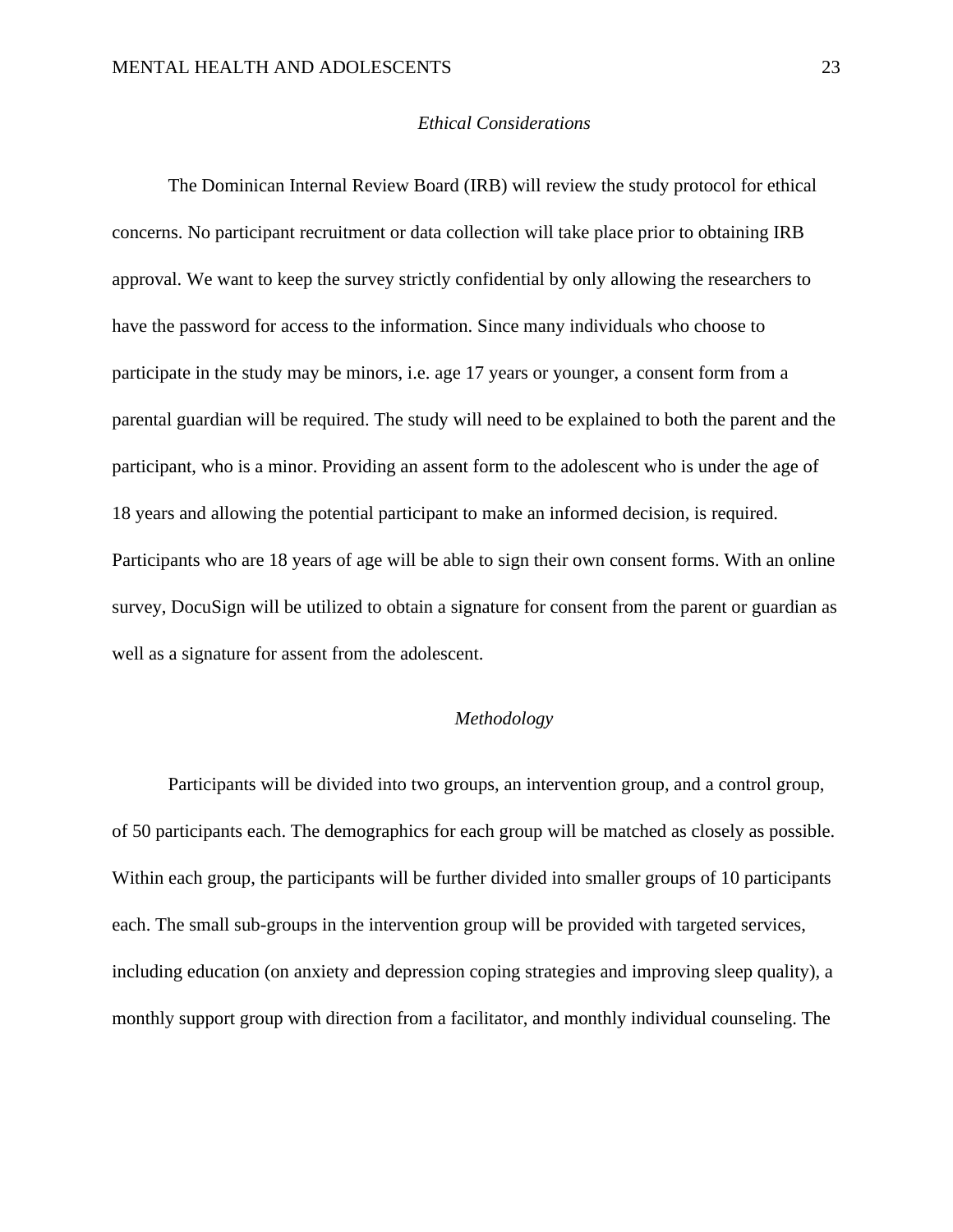control group will be provided with the optional opportunity for meeting as an informal group periodically.

At the beginning and end of the study, participants will meet in person with the researcher and will be asked to fill out a comprehensive survey that includes demographic information, and questionnaires to gather information about participants' experience of three important mental health factors (discerned from the review of the literature): 1) Depression; 2) Anxiety; 3) Sleep disturbances. Once per month, participants will be sent a link asked to fill out an online Qualtrics survey that briefly asks about anxiety and depressive symptoms, and sleep quality. Qualtrics is a survey application that allows collection of data without collecting any of the participants private information.

#### *Data Analysis*

First, descriptive statistics will be used to determine the demographic characteristics of participants and the percentages who are experiencing depression and anxiety at the start of the study. Next, to examine the change in participants' responses over time and discern the differences in the changes between the two groups, a repeated-measure analysis of covariance (ANCOVA) with creation of a mixed-effect model will be used. This analysis will allow for the control of extraneous variables, such as age, gender, school grade, location (distance from services), and the use of a counselor or therapist by a participant other than the services provided by the study. In this type of design, relationships between a number of the variables can be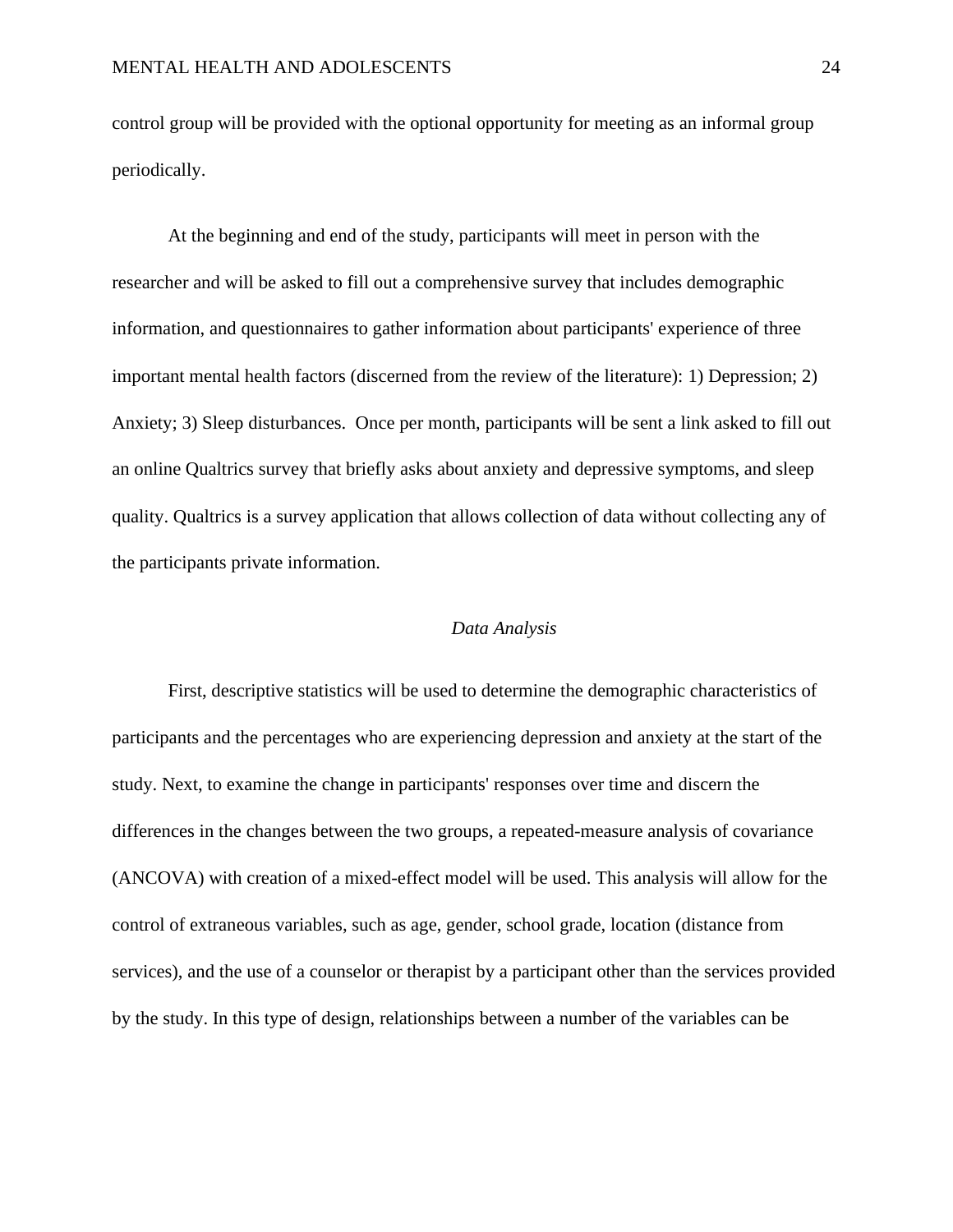closely examined and interpreted. The research is designed to recognize trends and patterns in data without proving causality.

#### **Conclusion**

After analyzing the literature and proposing a study for further research, we have gained more knowledge about the impact of social isolation in the adolescent population. The studies examined in the literature review, which included studies from three different parts of the world, concluded with similar results, providing substantial evidence that there was an increase in depression and anxiety during the pandemic.

Now we have gained insight into how a global crisis such as the COVID-19 pandemic can affect mental health. A support plan with access to resources can be implemented to aid children and adolescents during these tough times. Although a global pandemic does not happen often, having mental health services in place early to better assess and treat individuals as fast as possible, if another crisis hits, will benefit the public health and safety of the whole community.

The proposed study could give us a good idea of effective interventions, by measuring the potential changes over time in depression, anxiety, and insomnia in adolescence. This research will help advance the profession of nursing in hope of spreading more awareness about adolescent mental health specifically in California. Next steps concerning social isolation and adolescent mental health should be to continue to spread awareness and be ready with evidencebased support services. This can also help nurses further advocate and support adolescent mental health during a crisis.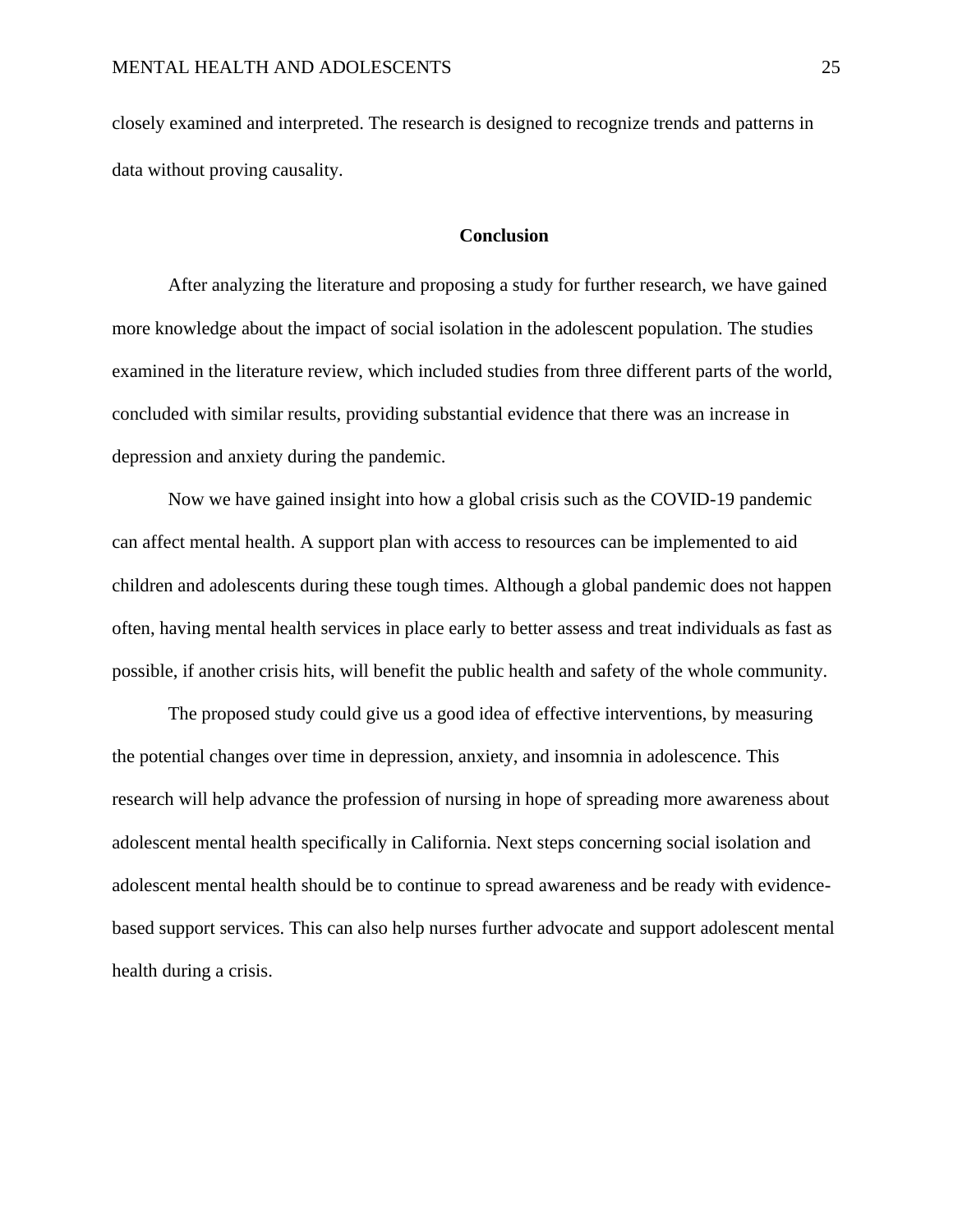#### **References**

- Beck, A.T., Ward, C.H., Mendelson, M., Mock, J., & Erbaugh, J. (1961). An inventory for measuring depression. *Archives of General Psychiatry,* 4(6), 561-571. http://dx.doi.org/10.1001/archpsyc.1961.01710120031004
- Centers for Disease Control (2020). United States COVID-19 Cases and Deaths by State. Retrieved from [https://www.cdc.gov/covid-data-tracker/.](https://www.cdc.gov/covid-data-tracker/)
- Chen, F., Zheng, D., Liu, J., Gong, Y., Guan, Z., & Lou, D. (2020). Depression and anxiety among adolescents during COVID-19: A cross-sectional study. *Brain, Behavior, and Immunity, 88*, 36-38.doi:https://doi-org.dominican.idm.oclc.org/10.1016/j.bbi.2020.0 5.061
- Ding, X., & Yao, J. (2020). Peer education intervention on adolescents' anxiety, depression, and sleep disorder during the COVID-19 pandemic. *Psychiatria Danubina, 32*(3-4), 527- 535. doi:10.24869/psyd.2020.527
- Guala, Francesco, Luigi Mittone (2010). "Paradigmatic experiments: The Dictator Game." *The Journal of Socio-Economics 39*: 578, 578-584.

Hamilton, M. (1959). The Assessment of Anxiety States by Rating. 32 *Br J Med Psycho*l 50-55.

- Hawes, M. T., Szenczy, A. K., Klein, D. N., Hajcak, G., & Nelson, B. D. (2021). Increases in depression and anxiety symptoms in adolescents and young adults during the COVID-19 pandemic. *Psychological Medicine* , 1-9. doi:10.1017/S0033291720005358
- Henderson, M.D., Schmus, C.J., McDonald, C.C., & Irving, S.Y. (2020). The COVID-19 pandemic and the impact on child mental health: A socio-ecological perspective. *Pediatric Nursing*, 46(6), 267-272, 290.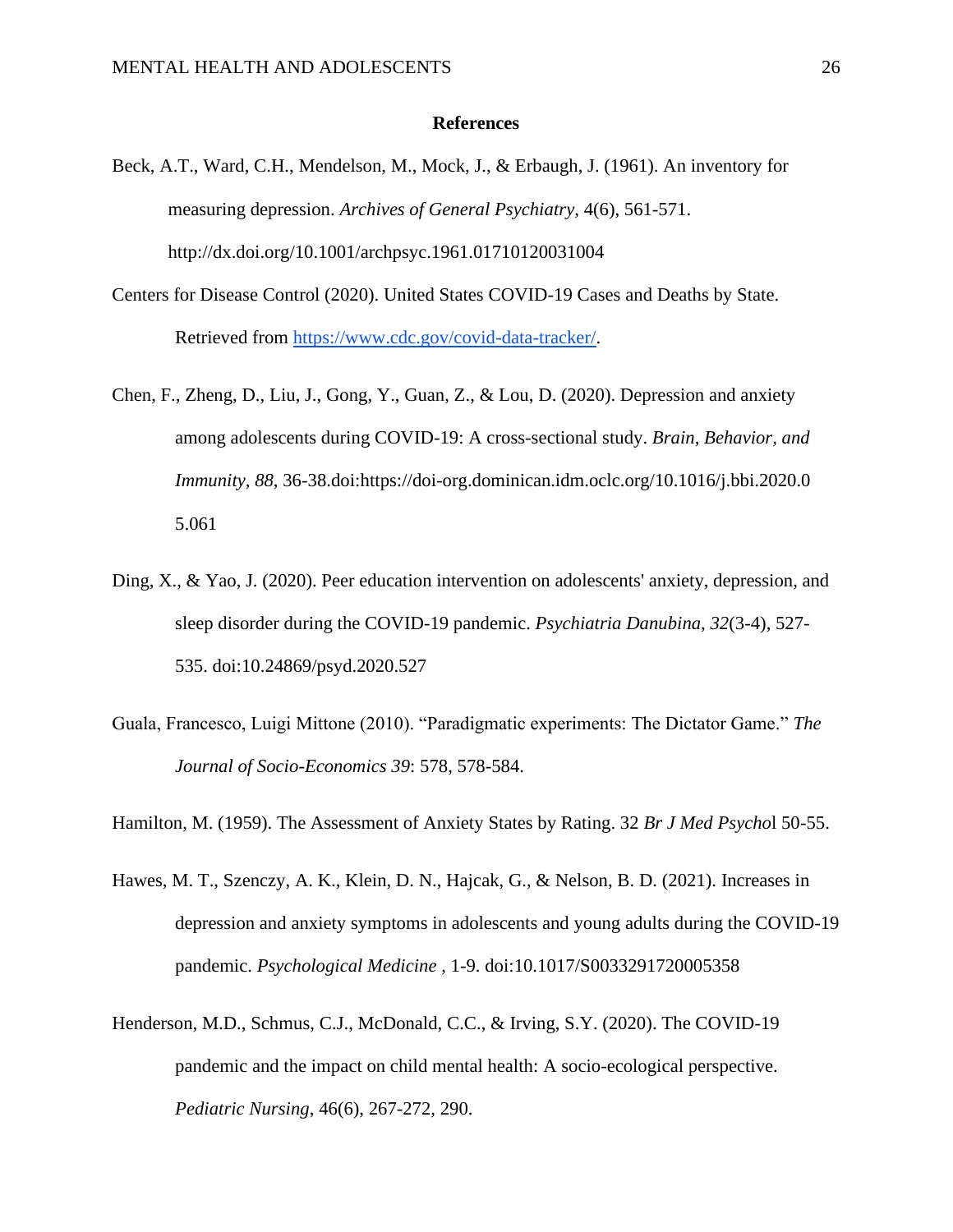- Janssen, L. H. C., Kullberg, M. J., Verkuil, B., van Zwieten, N., Wever, M. C. M., van Houtum, Lisanne A. E. M., . . . Elzinga, B. M. (2020). Does the COVID-19 pandemic impact parents' and adolescents' well-being? an EMA-study on daily affect and parenting. *Plos One, 15*(10), e0240962. Retrieved from<https://doi.org/10.1371/journal.pone.0240962>
- Liang, L., Ren, H., Cao, R., Hu, Y., Qin, Z., Li, C., & Mei, S. (2020). The effect of COVID-19 on youth mental health. *Psychiatric Quarterly, 91*(3), 841-852. doi:10.1007/s11126-020- 09744-3
- Linnard-Palmer, L. (2019). *Pediatric nursing care: A concept-based approach.* Burlington, MA: Jones & amp; Bartlett Learning.
- Shah, K., Mann, S., Singh, R., Bangar, R., & Kulkarni, R. (2020). Impact of COVID-19 on the mental health of children and adolescents. *Cureus, 12*(8), e10051. doi:10.7759/cureus.10051
- van de Groep, S., Zanolie, K., Green, K. H., Sweijen, S. W., & Crone, E. A. (2020). A daily diary study on adolescents' mood, empathy, and prosocial behavior during the COVID-19 pandemic. *Plos One*, 15(10), e0240349. Retrieved from <https://doi.org/10.1371/journal.pone.0240349>
- Wang, C., Pan, R., Wan, X., Tan, Y., Xu, L., McIntyre, R. S., . . . Ho, C. (2020). A longitudinal study on the mental health of the general population during the COVID-19 epidemic in china. *Brain, Behavior, and Immunity, 87*, 40-48. doi:https://doi.org/10.1016/j.bbi.2020.04.028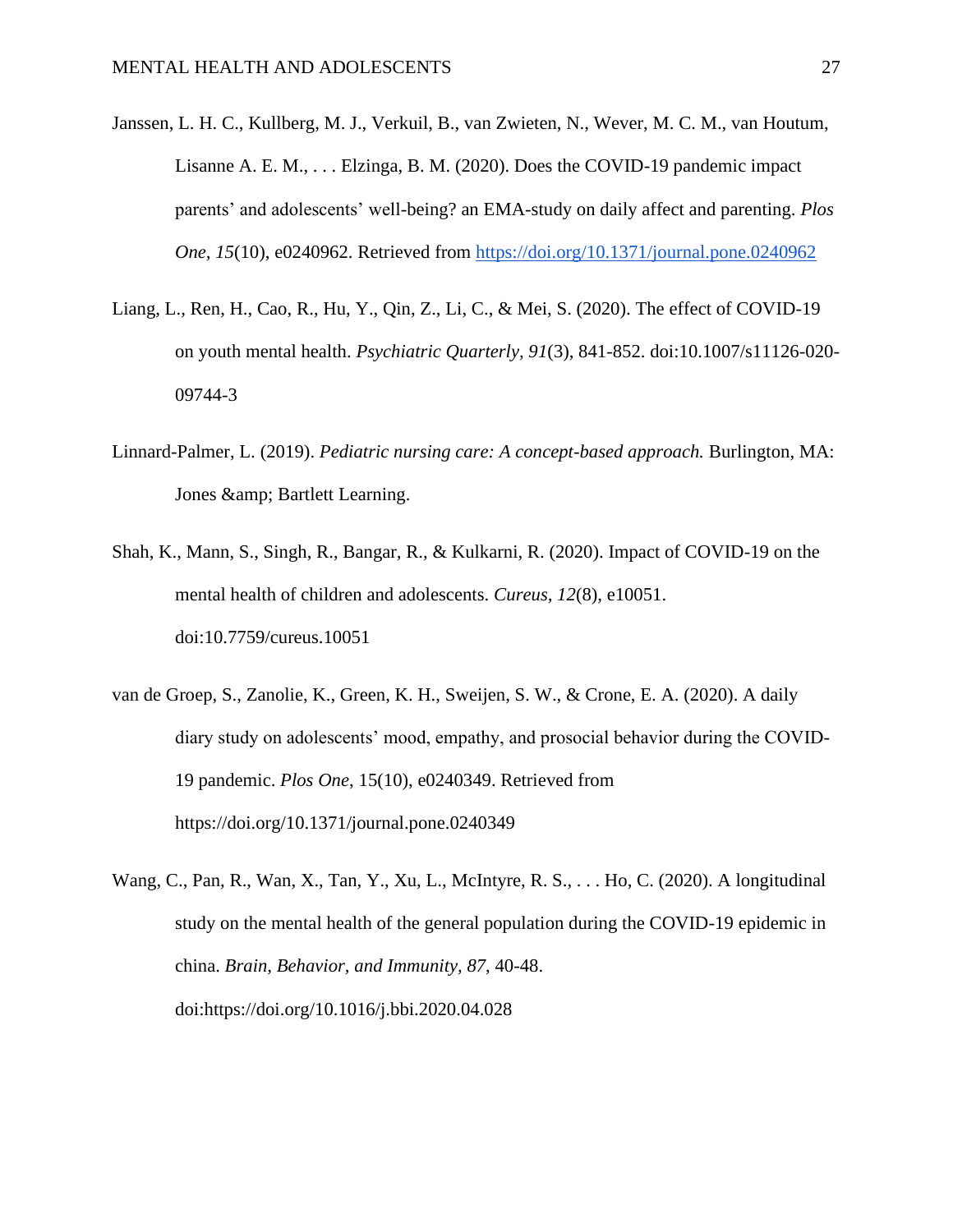## **Appendix**

| Authors/C           | Purpose/Obj   | Sample -             | <b>Study</b>  | <b>Study Methods</b> | <b>Major</b>       | <b>Strengths</b> | <b>Limitations</b> |
|---------------------|---------------|----------------------|---------------|----------------------|--------------------|------------------|--------------------|
| itation             | ective of     | <b>Population of</b> | <b>Design</b> |                      | Finding(s)         |                  |                    |
|                     | <b>Study</b>  | interest, sample     |               |                      |                    |                  |                    |
|                     |               | size                 |               |                      |                    |                  |                    |
| Ding, $X_{\cdot}$ , | Purpose:      | $N = 1,200$          | Quantitative, | Online               | After two months   | This             | Lost contact       |
| & Yao, J.           | Provide       |                      | Comparative   | electronic           | SAS (self-rating   | experiment       | with 5 members     |
| (2020).             | reference on  | Population:          |               | questionnaire        | anxiety scale):    | was beneficial   | in the             |
| Peer                | improving     | Students in Junior   |               | survey,              | before             | in gathering     | intervention       |
| education           | adolescents'  | one, Junior two,     |               | randomly             | intervention, the  | information to   | group and 4        |
| interventio         | mental health | Senior one, and      |               | divided a total      | groups showed no   | further          | members in the     |
| n on                | level during  | Senior two in China  |               | of 150 middle        | signs of change.   | understand       | control group.     |
| adolescent          | the COVID-    |                      |               | school students.     | After two months   | the mental       |                    |
| s' anxiety,         | 19 pandemic.  | Aged 12to 18 years   |               | 75 students in       | of intervention,   | health of        | Study targeted     |
| depression,         |               | in age               |               | the control          | the groups         | adolescents      | non-graduating     |
| and sleep           | Objective:    |                      |               | group and 75         | reported signs of  | and young        | students, but      |
| disorder            | To test if    | Convenience          |               | students in the      | decreased anxiety  | adults.          | should have        |
| during the          | Model 328-    | sampling method      |               | intervention         | symptoms.          |                  | paid attention to  |
| COVID-19            | peer          |                      |               | group                |                    | Helped offers    | the mental         |
| pandemic.           | education     |                      |               |                      | SDS (self-rating   | new              | health problems    |
| Psychiatri          | will benefit  |                      |               |                      | depression scale): | perspective in   | of graduating      |
| a                   | the students  |                      |               |                      | after the          | the              | students.          |
| Danubina,           | experiencing  |                      |               |                      | intervention,      | importance of    |                    |
| $32(3-4)$ ,         | anxiety,      |                      |               |                      | groups did not     | combining        | Intervention       |
| 527-535.            | depression,   |                      |               |                      | show change, but   | exercise and     | only lasted 2      |
| doi:10.248          | and sleep     |                      |               |                      | after two months   | psychological    | months in the      |
| $69$ /psyd.20       | problems      |                      |               |                      | of intervention,   | intervention     | pandemic, for      |
| 20.527.             | during the    |                      |               |                      | the groups         |                  | futures research   |
|                     | pandemic.     |                      |               |                      | showed signs of    |                  | should extend      |
|                     |               |                      |               |                      | decreased          |                  | the intervention   |
|                     |               |                      |               |                      | symptoms.          |                  |                    |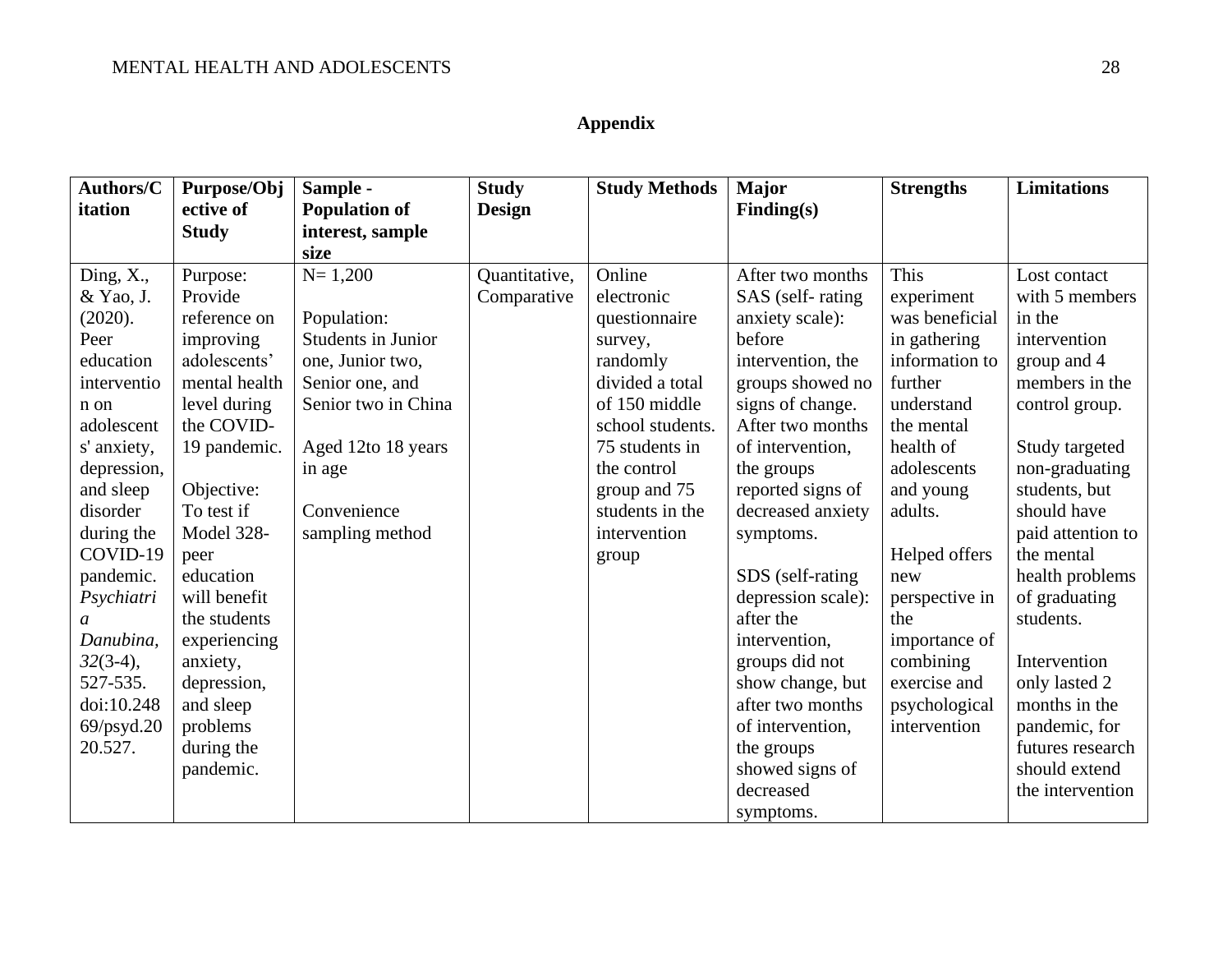|  |  |                      | until the end of |
|--|--|----------------------|------------------|
|  |  | PSQI (Pittsburgh     | the pandemic.    |
|  |  | sleep quality        |                  |
|  |  | index): Before       | Should apply     |
|  |  | intervention, little | various          |
|  |  | to no change was     | intervention     |
|  |  | experienced by       | methods to       |
|  |  | the participants     | improve the      |
|  |  | but after the two    | intervention     |
|  |  | months of            | outcome.         |
|  |  | intervention,        |                  |
|  |  | participants         |                  |
|  |  | reported             |                  |
|  |  | decreased sleep      |                  |
|  |  | loss.                |                  |
|  |  |                      |                  |
|  |  | Although anxiety     |                  |
|  |  | decreased after      |                  |
|  |  | intervention,        |                  |
|  |  | children still had   |                  |
|  |  | an elevated          |                  |
|  |  | anxiety level a      |                  |
|  |  | month with the       |                  |
|  |  | intervention.        |                  |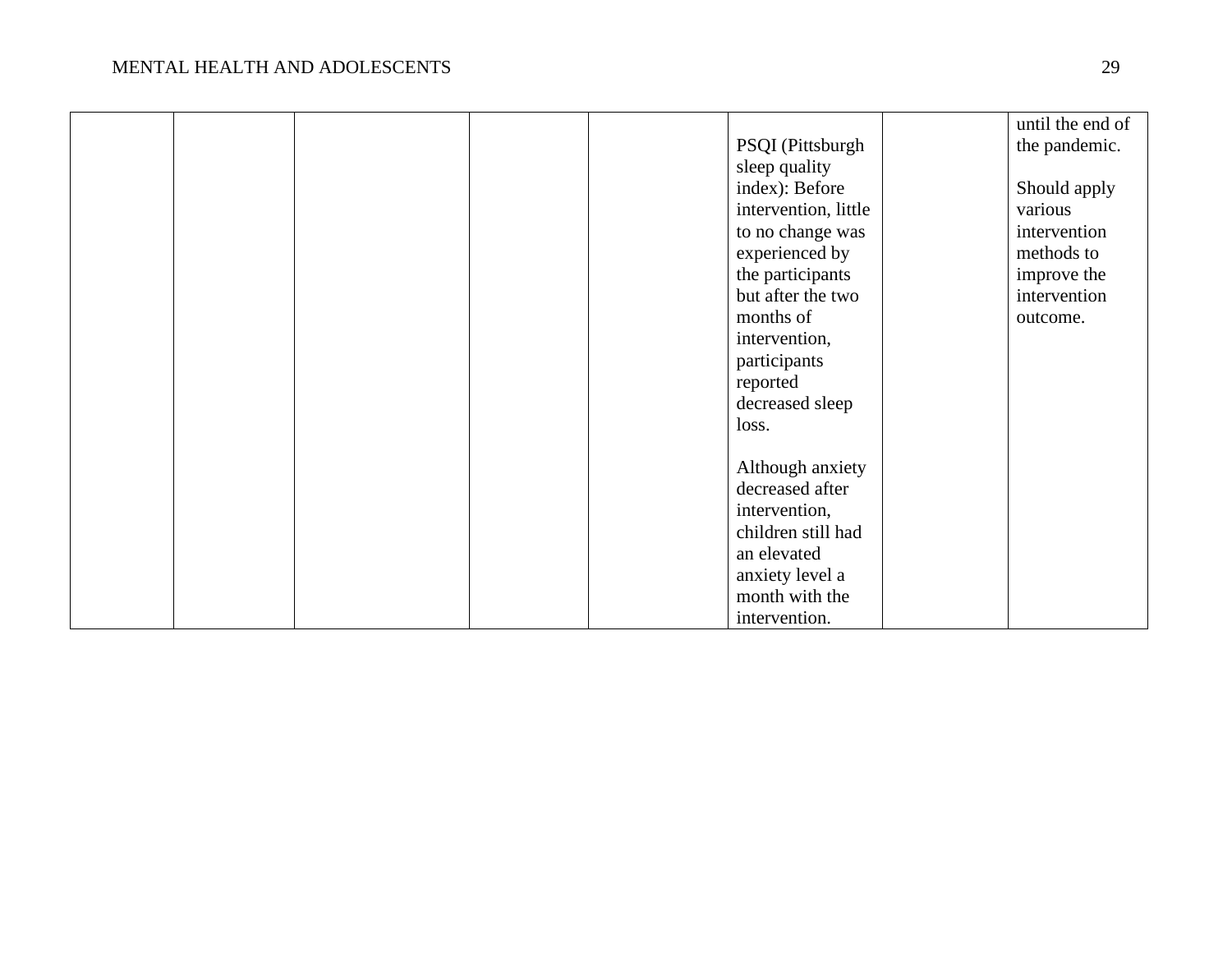| Hawes, M.       | Purpose/      | $N = 451$           | Two           | 1) Children's    | All across the     | Strength in    | The attrition    |
|-----------------|---------------|---------------------|---------------|------------------|--------------------|----------------|------------------|
| T.,             | Objective:    |                     | Longitudinal  | Depression       | board and          | longitudinal   | rate raises      |
| Szenczy,        | Explores the  | population:         | Surveys for   | Inventory        | independent of     | design to      | concerns about   |
| A. K.,          | impact of the | Adolescents and     | Quantitative  | (CDI): self-     | age, there was a   | capture        | generalizability |
| Klein, D.       | COVID-19      | young adults from   | Study         | report           | increase in both   | within-person  | of the findings. |
| N., Hajcak,     | pandemic on   | Long Island, New    |               | questionnaire to | generalized        | experiences to |                  |
| $G_{\cdot}, \&$ | depression    | York.               |               | assess           | anxiety and social | measure        | Participation    |
| Nelson, B.      | and anxiety   |                     |               | depression       | anxiety symptoms   | changes in     | was non-         |
| D. (2021).      | symptoms in   | Aged 7-18 years old |               | symptoms over    |                    | symptoms.      | random.          |
| Increases       | adolescents   |                     |               | 2 weeks in ages  | Prominently in     |                |                  |
| in              | and young     |                     |               | 7-17 years old.  | females, there     | First hand     | Short period of  |
| depression      | adults living |                     |               |                  | was an increased   | experiences of | time to measure  |
| and             | in Long       |                     |               | 2) Screen for    | depression and     | living through | accurate         |
| anxiety         | Island. New   |                     |               | Child Anxiety-   | panic/somatic      | the pandemic   | baseline pre-    |
| symptoms        | York.         |                     |               | related disorder | symptoms.          | were           | covid, therefore |
| in              |               |                     |               | (SCAREN):        |                    | documented.    | an inability to  |
| adolescent      |               |                     |               | self-report      | Concluded that     |                | directly         |
| s and           |               |                     |               | measure of       | home               |                | determine        |
| young           |               |                     |               | anxiety disorder | confinement        |                | whether the      |
| adults          |               |                     |               | symptoms over    | concerns were      |                | increase of      |
| during the      |               |                     |               | past month in    | associated with    |                | symptoms was     |
| COVID-19        |               |                     |               | ages 8-18 years  | increased          |                | caused by the    |
| pandemic.       |               |                     |               | old.             | generalized        |                | pandemic         |
| Psychologi      |               |                     |               |                  | anxiety            |                |                  |
| cal             |               |                     |               |                  | symptoms.          |                |                  |
| Medicine,       |               |                     |               |                  |                    |                |                  |
| $1-9.$          |               |                     |               |                  |                    |                |                  |
| doi:10.101      |               |                     |               |                  |                    |                |                  |
| 7/S003329       |               |                     |               |                  |                    |                |                  |
| 172000535       |               |                     |               |                  |                    |                |                  |
| 8               |               |                     |               |                  |                    |                |                  |
| Janssen, L.     | Purpose:      | $N = 101$           | Longitudinal, | Study based on   | During the         | The study      | Small sample     |
| H. C.,          |               |                     | Quantitative, | baseline data of | COVID pandemic     | method gave    | size and the     |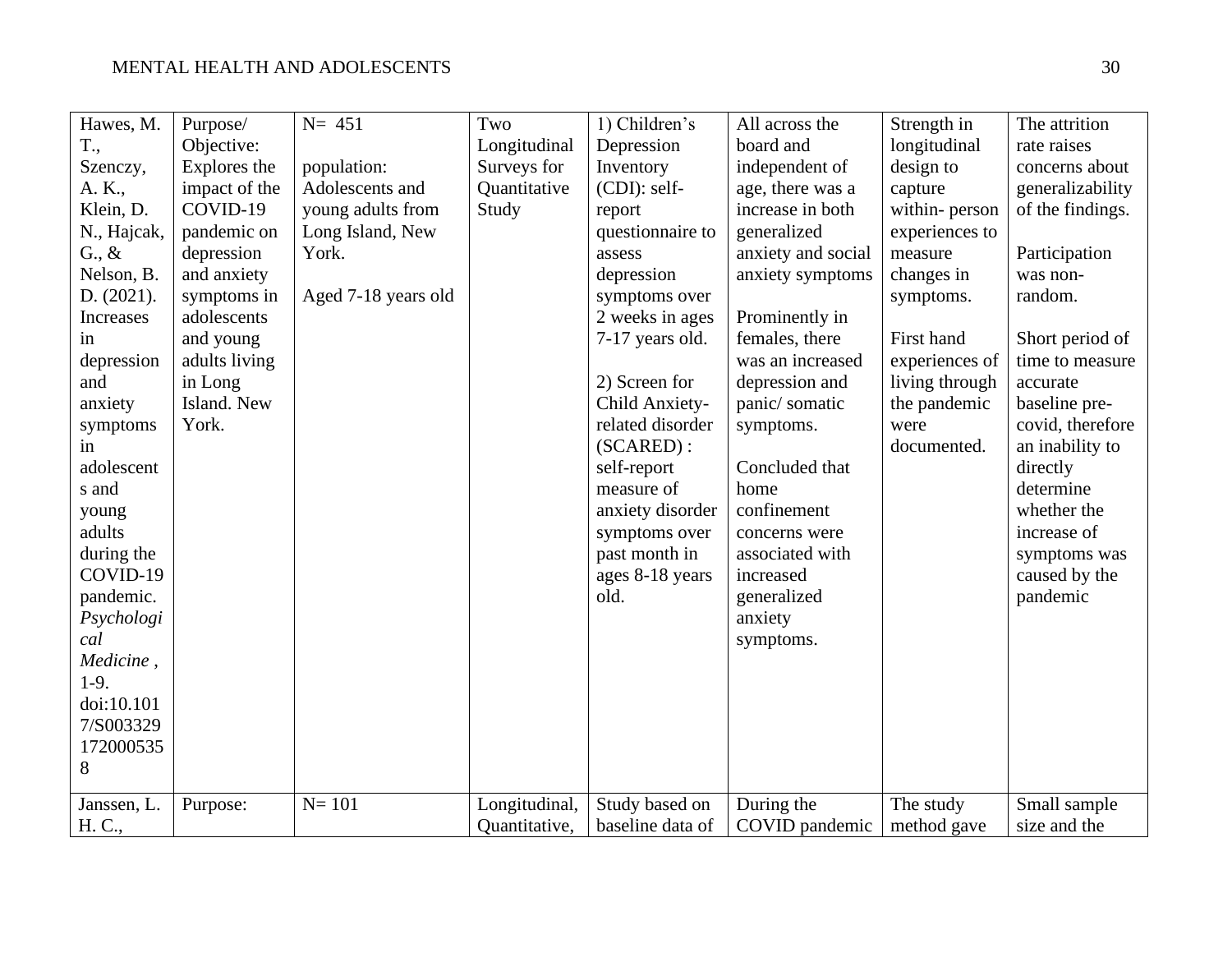| Kullberg,       | Investigating | 34 adolescents and   | Comparative | the on-going     | the most reported  | more detailed   | sample size       |
|-----------------|---------------|----------------------|-------------|------------------|--------------------|-----------------|-------------------|
| M. J.,          | whether the   | 67 parents. Baseline | study with  | Dutch multi-     | difficulty during  | insights in the | consisted of      |
| Verkuil,        | COVID-19      | participants were    | multiple    | method two-      | the 14 days of     | affects and     | overall healthy   |
| B., van         | pandemic      | aged 11-17 years old | assessments | generation RE-   | EMA for the        | parenting       | parents and       |
| Zwieten,        | affected      | and had at least one | per day     | <b>PAIR</b>      | parents were lack  | behavior in     | adolescents.      |
| N., Wever,      | parents and   | primary caregiver    |             | (Relations and   | of social contact  | both            |                   |
| M. C. M.,       | adolescents   | living at home with  |             | Emotions in      | with friends,      | adolescents     | Impact of stress  |
| van             | and parenting | them in the          |             | Parent-          | general concerns   | and parents     | can be altered    |
| Houtum,         | in a positive | Netherlands.         |             | Adolescent       | of the virus,      | daily life.     | by mindsets and   |
| Lisanne A.      | or negative   |                      |             | Interaction      | irritation with    |                 | appraisals of     |
| $E. M., \ldots$ | way.          |                      |             | Research)        | family members,    | Testing both    | stressful events. |
| Elzinga, B.     |               |                      |             | study.           | health worries,    | before and      | The factor to     |
| M. (2020).      | Objective:    |                      |             | Examining the    | and COVID          | during the      | consider is the   |
| Does the        | Finding       |                      |             | relationship     | related news.      | pandemic to     | adaptive          |
| COVID-19        | explanation   |                      |             | between parent-  |                    | detect          | mindsets about    |
| pandemic        | for the       |                      |             | child            | Adolescents'       | changes.        | stressful events  |
| impact          | hypothesized  |                      |             | interactions and | difficulties were  |                 | might increase    |
| parents'        | changes in    |                      |             | mental health of | reported to be     |                 | positive          |
| and             | affect and    |                      |             | the adolescent.  | boredom, missing   |                 | emotions and      |
| adolescents     | parenting.    |                      |             |                  | social contact     |                 | reduce negative   |
| ' well-         |               |                      |             | Ecological       | with friends,      |                 | health            |
| being? an       |               |                      |             | momentary        | irritation from    |                 | symptoms.         |
| EMA-            |               |                      |             | assessment       | family members,    |                 |                   |
| study on        |               |                      |             | study (EMA):     | homework, and      |                 |                   |
| daily affect    |               |                      |             | <b>EMAs</b> were | worries about the  |                 |                   |
| and             |               |                      |             | completed by     | health of others.  |                 |                   |
| parenting.      |               |                      |             | the families     |                    |                 |                   |
| Plos One,       |               |                      |             | between          | Most of the        |                 |                   |
| 15(10),         |               |                      |             | September 2018   | helpful activities |                 |                   |
| e0240962.       |               |                      |             | and November     | had both the       |                 |                   |
| Retrieved       |               |                      |             | 2019, with the   | parents and the    |                 |                   |
| from            |               |                      |             | exception of     | adolescents        |                 |                   |
| https://doi.    |               |                      |             | holidays and     | turning to         |                 |                   |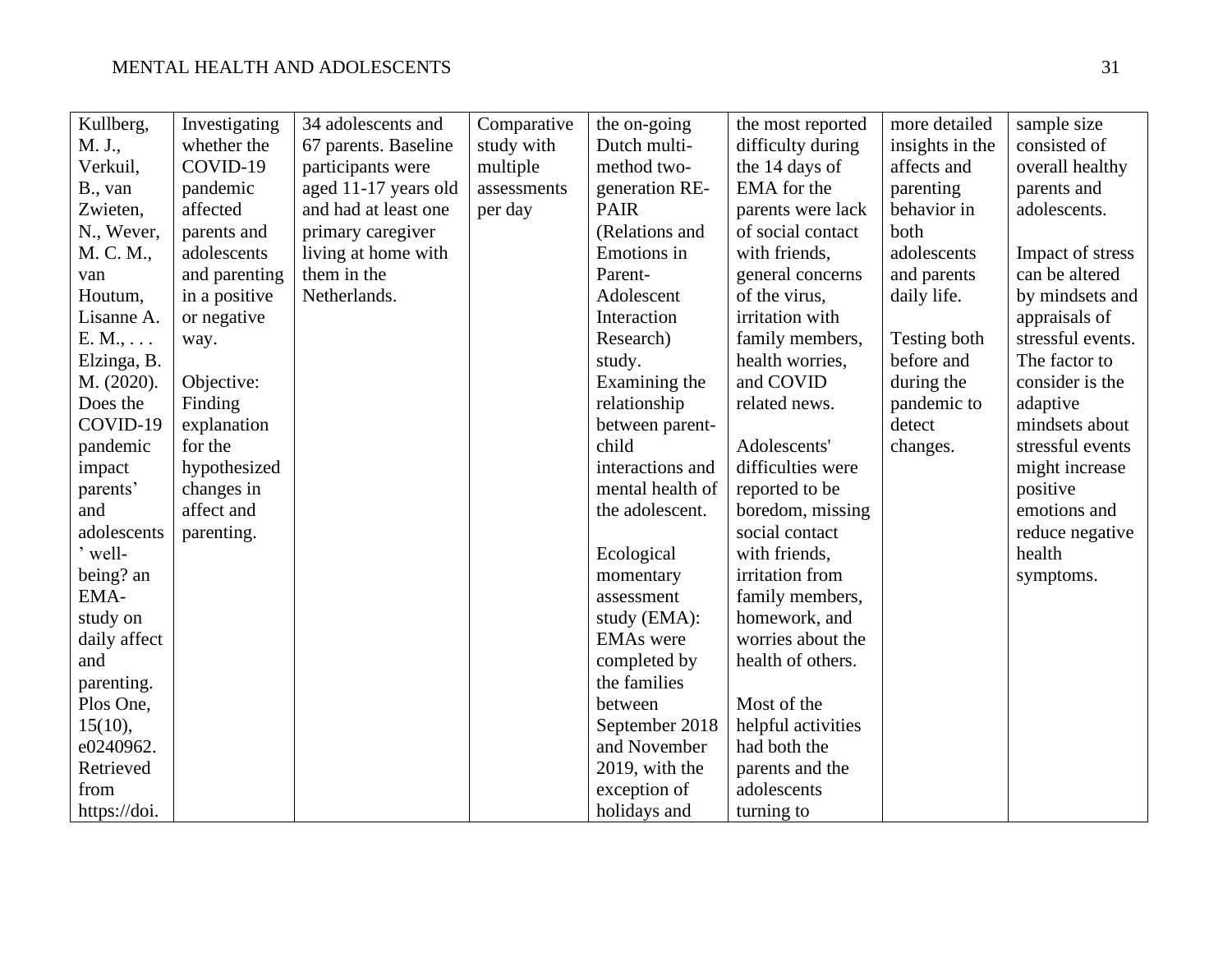| org/10.137     |               |                       |           | when the          | electronics such  |              |                   |
|----------------|---------------|-----------------------|-----------|-------------------|-------------------|--------------|-------------------|
| $1$ /journal.p |               |                       |           | children had      | as online games   |              |                   |
| one.02409      |               |                       |           | exams.            | and television.   |              |                   |
| 62             |               |                       |           |                   |                   |              |                   |
|                |               |                       |           |                   | Parents showed    |              |                   |
|                |               |                       |           |                   | more negative     |              |                   |
|                |               |                       |           |                   | effects such as   |              |                   |
|                |               |                       |           |                   | loneliness and    |              |                   |
|                |               |                       |           |                   | bolstered mental  |              |                   |
|                |               |                       |           |                   | well-being during |              |                   |
|                |               |                       |           |                   | the COVID-19      |              |                   |
|                |               |                       |           |                   | pandemic.         |              |                   |
|                |               |                       |           |                   | Whereas the       |              |                   |
|                |               |                       |           |                   | adolescents       |              |                   |
|                |               |                       |           |                   | seemed to be      |              |                   |
|                |               |                       |           |                   | doing better due  |              |                   |
|                |               |                       |           |                   | to technology     |              |                   |
|                |               |                       |           |                   | access.           |              |                   |
| Liang, L.,     | Purpose: To   | $N = 584$             | Cross-    | Miniature tests   | Mental health     | Gave insight | Using a cross-    |
| Ren, H.,       | assess the    |                       | sectional | were given to     | problems remain   | into the     | sectional design  |
| Cao, R.,       | youth mental  | Sample collected by   | study     | measure the       | serious among     | thoughts and | can not provide   |
| Hu, Y.,        | health after  | Wechat circles of     |           | mental health of  | most of the youth | opinions of  | strong evidence   |
| Qin, Z., Li,   | the COVID-    | friends. Participants |           | the participants. | group during a    | the younger  | for causality.    |
| C., & Mei,     | 19 in China   | were mainly young     |           |                   | public health     | population   |                   |
| S. (2020).     | and           | people ages 14-35     |           | Knowledge         | emergency.        |              | In future studies |
| The effect     | investigate   | years old, living in  |           | about COVID-      |                   |              | the use of        |
| of COVID-      | factors of    | China. Majority 21-   |           | 19: baseline      | Factors           |              | longitudinal      |
| $19$ on        | mental health | 30 years old          |           | knowledge of      | contributing to   |              | designs will be   |
| youth          | among youth   |                       |           | the virus.        | youth mental      |              | more effective.   |
| mental         | groups.       |                       |           |                   | health were PTSD  |              |                   |
| health.        |               |                       |           | The General       | symptoms and      |              | Reliability and   |
| Psychiatric    |               |                       |           | Health            | negative coping   |              | subjectivity      |
| Quarterly,     |               |                       |           | Questionnaire     | styles as well as |              | raised issues     |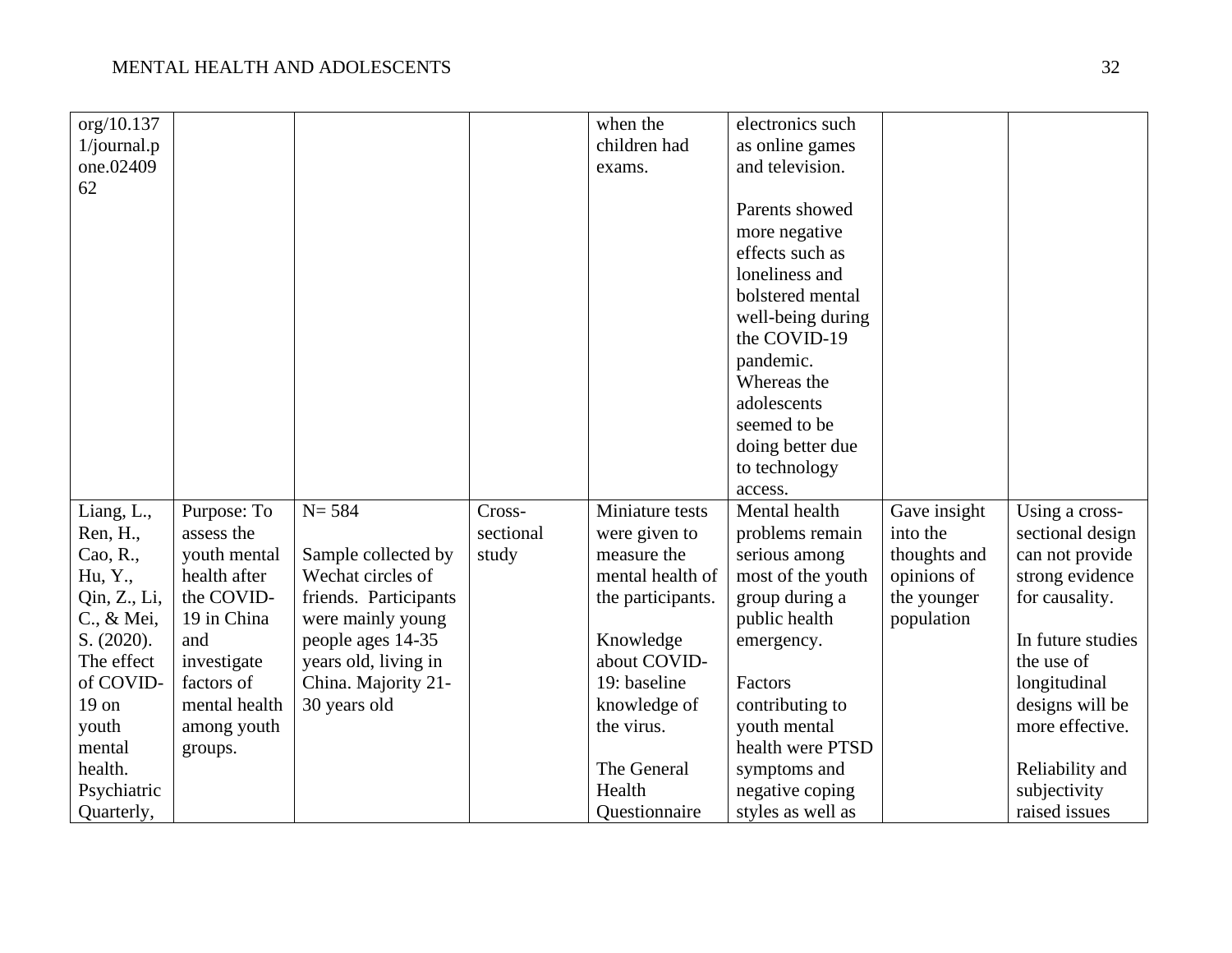| $91(3), 841-$   | Objective:     |                      |              | Scale: self-     | low education     |             | when using       |
|-----------------|----------------|----------------------|--------------|------------------|-------------------|-------------|------------------|
| 852.            | Examine the    |                      |              | assessment       | levels and        |             | self-reported    |
| doi:10.100      | extent to      |                      |              | screening tool   | enterprise        |             | questionnaires.  |
| $7/s11126 -$    | which youth    |                      |              | consisting of    | employees.        |             |                  |
| $020 -$         | groups were    |                      |              | options.         |                   |             | Using a larger   |
| 09744-3         | prone to       |                      |              |                  |                   |             | subject size     |
|                 | psychologica   |                      |              | The PTSD         |                   |             | might be         |
|                 | 1 problems     |                      |              | Checklist-       |                   |             | needed in future |
|                 | due to         |                      |              | Civilian         |                   |             | studies.         |
|                 | COVID-19       |                      |              | Version:         |                   |             |                  |
|                 | and explore    |                      |              | Measure post     |                   |             |                  |
|                 | the            |                      |              | traumatic stress |                   |             |                  |
|                 | correlation    |                      |              | symptoms with    |                   |             |                  |
|                 | between        |                      |              | respect to       |                   |             |                  |
|                 | questionnaire  |                      |              | COVID-19         |                   |             |                  |
|                 | S.             |                      |              |                  |                   |             |                  |
|                 |                |                      |              | Simplified       |                   |             |                  |
|                 |                |                      |              | Coping Style     |                   |             |                  |
|                 |                |                      |              | Questionnaire:   |                   |             |                  |
|                 |                |                      |              | Measuring the    |                   |             |                  |
|                 |                |                      |              | negative and     |                   |             |                  |
|                 |                |                      |              | active coping    |                   |             |                  |
|                 |                |                      |              | styles.          |                   |             |                  |
|                 |                |                      |              |                  |                   |             |                  |
| van de          | Purpose/       | $N = 142$            | Cohort-      | Investigation of | Levels of         | Intensive   | The Dictator     |
| Groep, S.,      | Objective:     |                      | sequential   | the neutral      | empathic concern  | daily diary | Game is only     |
| Zanolie,        | Demonstrates   | Participants aged    | longitudinal | development of   | and opportunities | assessments | hypothetical     |
| K., Green,      | detrimental    | between 10-20 years  | study        | prosocial        | for prosocial     | during the  | and does not     |
| K. H.,          | effects of the | old, living in the   |              | behavior. One    | actions decreased | pandemic.   | involve real     |
| Sweijen, S.     | first weeks of | Netherlands. Parents |              | wave in May-     | during the        | Multiple    | money            |
| $W_{\cdot}, \&$ | lockdown on    | of the participants  |              | October 2018     | COVID-19          | assessments | therefore, there |
| Crone, E.       | adolescents    | younger than 16      |              | and second       | pandemic.         | increase    | is concern of    |
| A. (2020).      | empathic       | years old provided   |              | wave August      | However, over     |             |                  |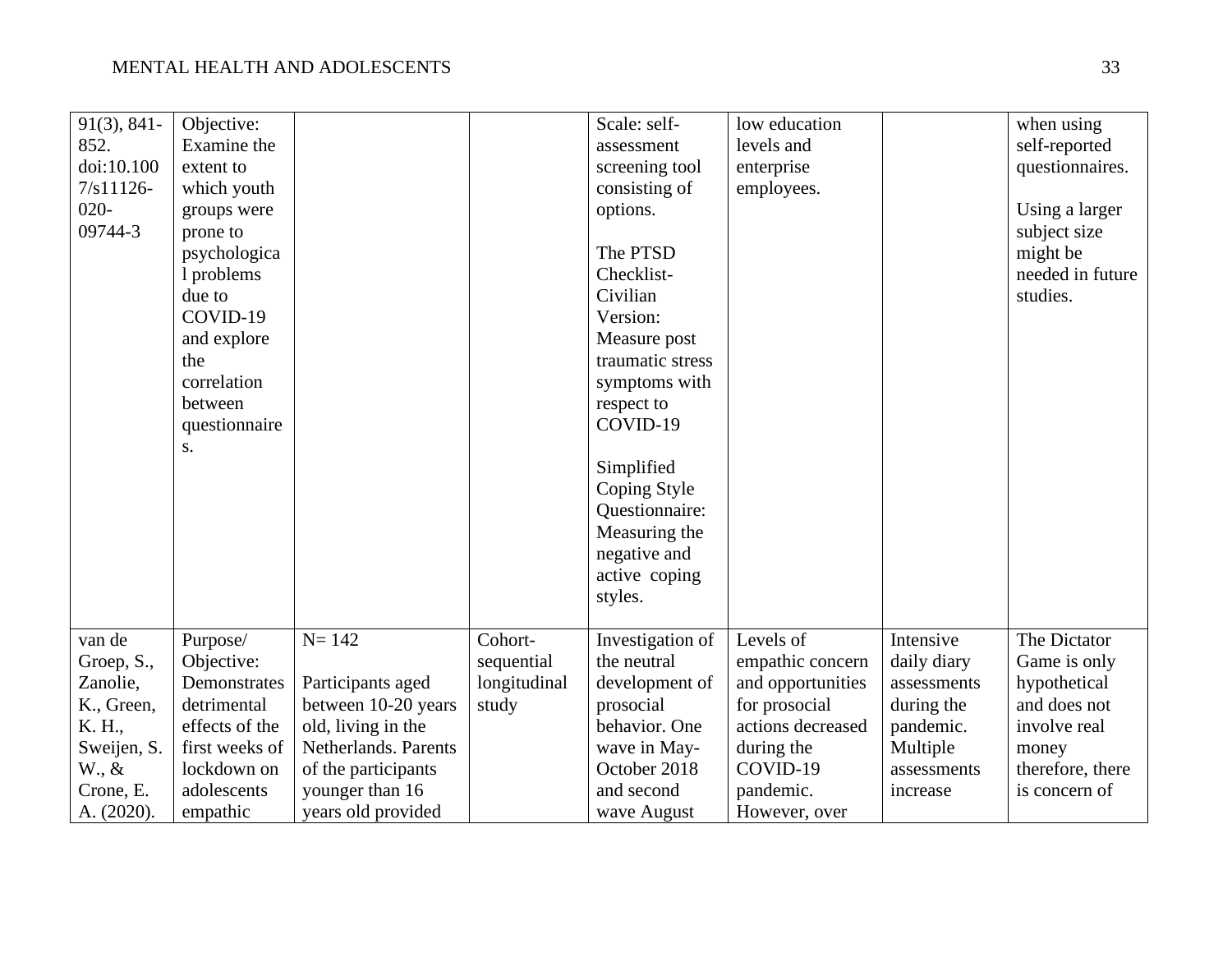| A daily         | concern and    | written informed     |              | 2019-October         | time, the           | robustness       | ecological       |
|-----------------|----------------|----------------------|--------------|----------------------|---------------------|------------------|------------------|
| diary study     | opportunities  | consent.             |              | 2020.                | adolescents began   | and reliability. | validity.        |
| on              | for provincial |                      |              |                      | to show resilience  |                  |                  |
| adolescents     | actions.       |                      |              | Daily diary of       | and a positive      | Measurements     | Daily diaries    |
| ' mood,         |                |                      |              | the adolescents'     | progression in      | were obtained    | introduced self- |
| empathy,        | Aims to        |                      |              | peri-pandemic        | prosocial           | pre- and peri-   | selection bias.  |
| and             | investigate    |                      |              | prosocial            | behavior. They      | pandemic,        | COVID-19         |
| prosocial       | the effects of |                      |              | experiences and      | started to become   | capturing        | might impact     |
| behavior        | mood,          |                      |              | behavior. Data       | more willing to     | early            | the saliency of  |
| during the      | empathy, and   |                      |              | collected via        | help others         | experiences      | other emotions   |
| COVID-19        | prosocial      |                      |              | online               |                     | during the       | than tension and |
| pandemic.       | behavior on    |                      |              | questionnaires       | Despite the         | pandemic.        | vigor, such as   |
| Plos One,       | Dutch          |                      |              | in Qualtrics.        | pandemic            |                  | fear which can   |
| 15(10),         | adolescents,   |                      |              |                      | affecting a crucial | Dictator         | affect the       |
| e0240349.       | during the     |                      |              | The use of           | period in           | Game helped      | participant's    |
| Retrieved       | pandemic.      |                      |              | novel                | adolescent          | measure the      | prosociality.    |
| from            |                |                      |              | hypothetical         | development, the    | willingness to   |                  |
| https://doi.    |                |                      |              | <b>Dictator Game</b> | participants        | help and         | Only addressed   |
| org/10.137      |                |                      |              | with                 | showed resilience   | prosocial        | immediate        |
| $1$ /journal.p  |                |                      |              | ecologically         | and positive        | behavior.        | experiences, the |
| one.02403       |                |                      |              | valid targets        | results in social   |                  | first week of    |
| 49              |                |                      |              | associated with      | interaction.        |                  | lockdown.        |
|                 |                |                      |              | the COVID-19         |                     |                  | future studies   |
|                 |                |                      |              | pandemic.            |                     |                  | should examine   |
|                 |                |                      |              |                      |                     |                  | long term.       |
| Wang, C.,       | Purpose:       | $N = 1,738$          | Longitudinal | First survey         | Longitudinal        | Suggesting       | General          |
| Pan, R.,        | Investigating  |                      | study,       | (January 31-         | reduction in mean   | and spreading    | population       |
| Wan, X.,        | how the        | 1,738 respondents    | Quantitative | February 2           | IES-R scores after  | a call to        | sampled during   |
| Tan, Y.,        | mental health  | from 190 cities in   | study        | 2020) and            | 4 weeks             | action toward    | the two surveys  |
| Xu, L.,         | of the general | China. 1,210         |              | second surveys       |                     | the              | were not the     |
| McIntyre,       | population is  | participated in the  |              | (February 28-        | Identified specific | government to    | same             |
| $R. S., \ldots$ | affected       | first survey, 861 in |              | March 1, 2020)       | target groups       | focus more on    | respondents.     |
| Ho, C.          | during the     | the second survey,   |              | were sent out in     | (youth and          | effective        |                  |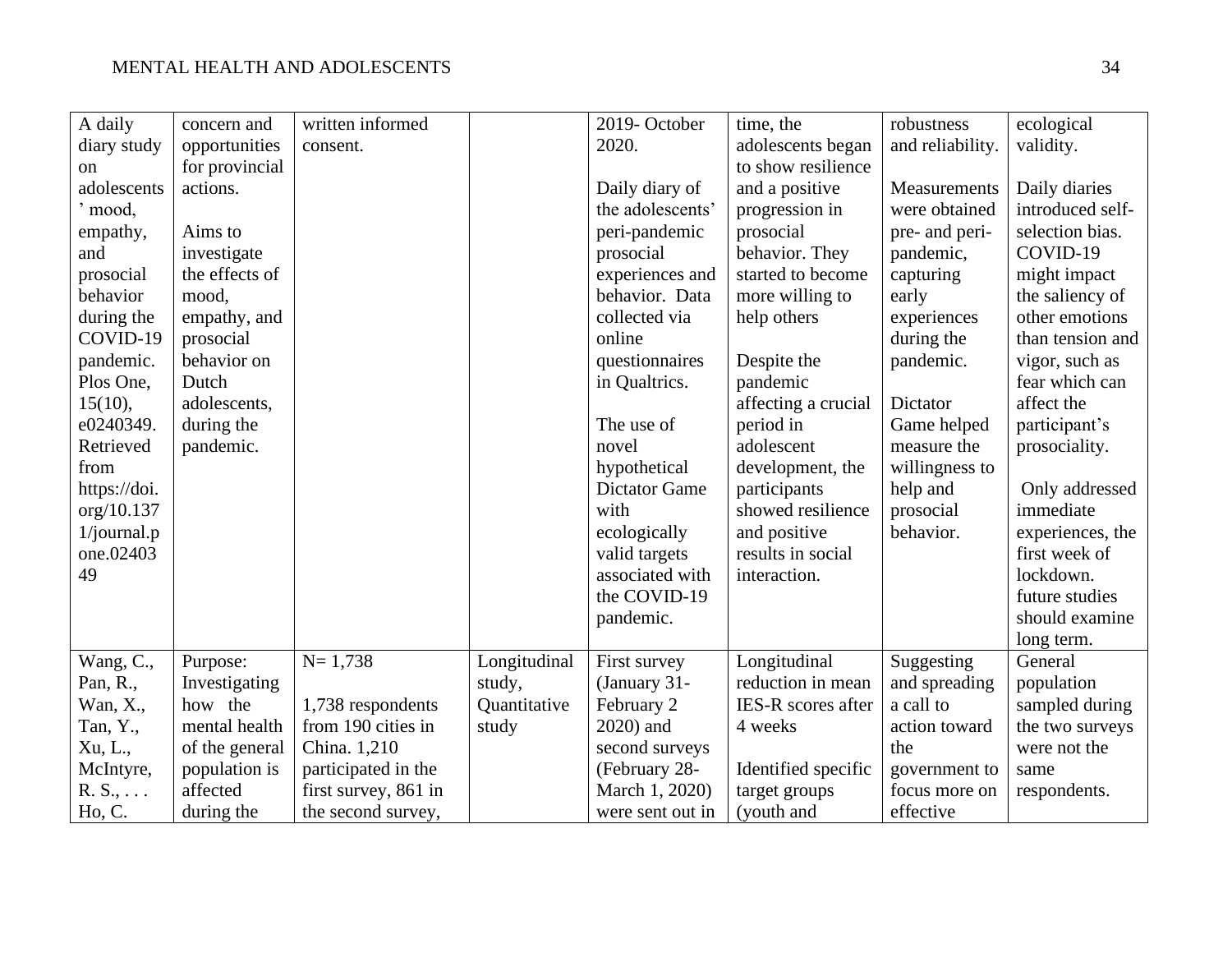| $(2020)$ . A | COVID-19      | 333 participated in | forms of            | students) prone | methods of      | Anonymous         |
|--------------|---------------|---------------------|---------------------|-----------------|-----------------|-------------------|
| longitudina  | endemic in    | both.               | questionnaires.     | for the         | dissemination   | questionnaires    |
| 1 study on   | China.        |                     | Survey was          | psychological   | or unbiased     | made it difficult |
| the mental   |               |                     | posted on the       | impact during   | knowledge       | to pair           |
| health of    | Objective:    |                     | university          | COVID-19.       | about           | respondents.      |
| the general  | Finding a     |                     | website and was     |                 | COVID-19,       |                   |
| population   | solution to   |                     | completed           |                 | teaching        | Self-reporting    |
| during the   | prevent these |                     | through an          |                 | correct         | of levels of      |
| COVID-19     | negative      |                     | online survey       |                 | methods of      | psychological     |
| epidemic     | effects from  |                     | platform            |                 | contaminant,    | impacts did not   |
| in china.    | happening.    |                     | (Survey Start).     |                 | ensure          | align with        |
| Brain,       |               |                     | Respondents         |                 | availability of | objective         |
| Behavior,    |               |                     | were                |                 | resources       | assessment by     |
| and          |               |                     | encouraged to       |                 |                 | mental health     |
| Immunity,    |               |                     | invite new          |                 |                 | professionals.    |
| 87, 40-48.   |               |                     | respondents         |                 |                 |                   |
| doi:https:// |               |                     | from their          |                 |                 | Could not rule    |
| doi.org/10.  |               |                     | contacts.           |                 |                 | out the           |
| 1016/j.bbi.  |               |                     |                     |                 |                 | possibility that  |
| 2020.04.02   |               |                     | Using Impact of     |                 |                 | some              |
| 8            |               |                     | Event Scale-        |                 |                 | respondents       |
|              |               |                     | Revised (IES-       |                 |                 | might have        |
|              |               |                     | R) and the          |                 |                 | been infected     |
|              |               |                     | Depression,         |                 |                 | with COVID-       |
|              |               |                     | Anxiety and         |                 |                 | 19.               |
|              |               |                     | <b>Stress Scale</b> |                 |                 |                   |
|              |               |                     | (DASS-21),          |                 |                 |                   |
|              |               |                     | respectively.       |                 |                 |                   |
|              |               |                     | Using the IES-      |                 |                 |                   |
|              |               |                     | R measures          |                 |                 |                   |
|              |               |                     | <b>PTSD</b>         |                 |                 |                   |
|              |               |                     | symptoms in         |                 |                 |                   |
|              |               |                     | survivorship        |                 |                 |                   |